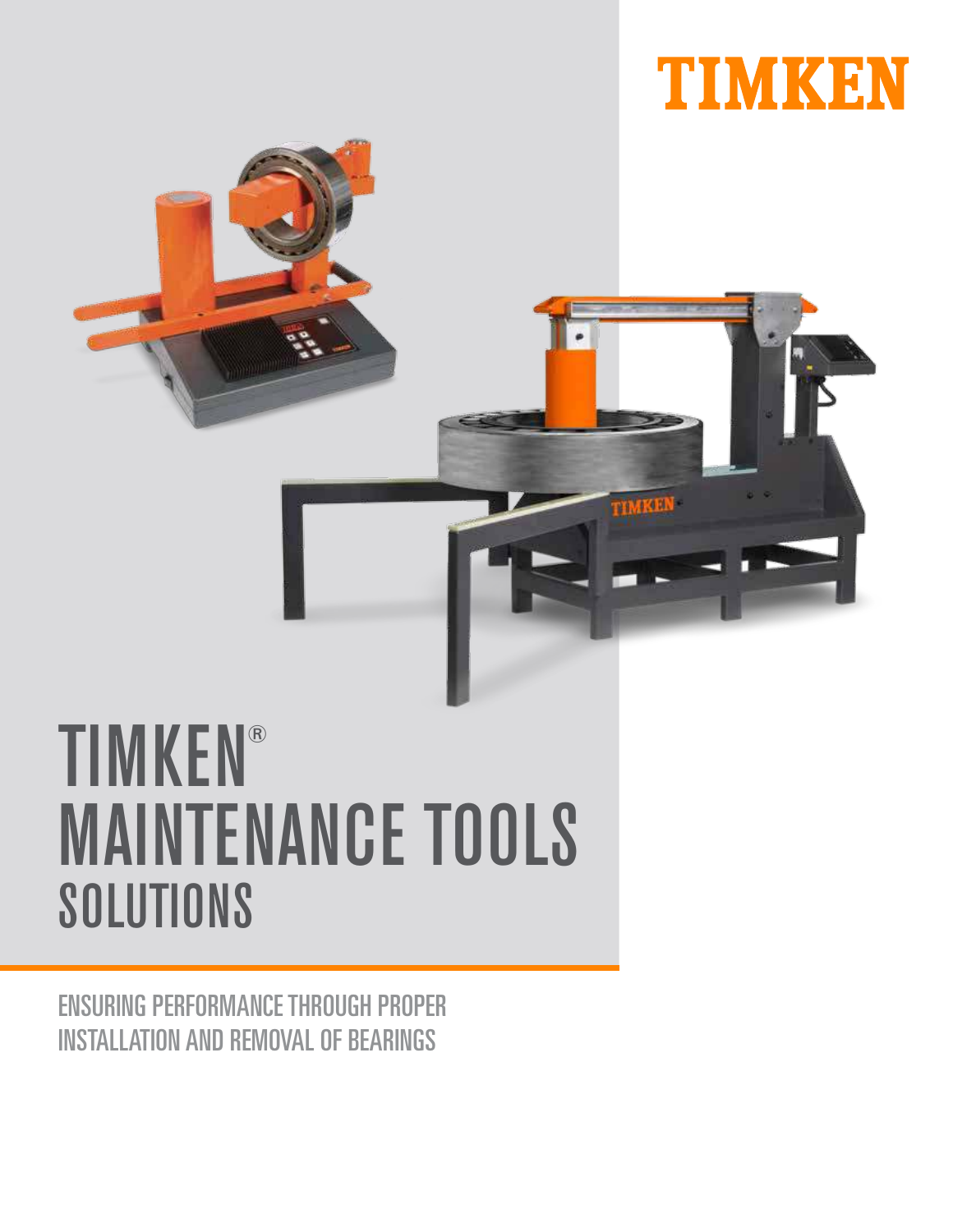#### INSTALLATION TOOLS

| Induction Heaters  3    |  |
|-------------------------|--|
|                         |  |
| Impact Fitting Tools 11 |  |

#### REMOVAL TOOLS

| <b>Hydraulic and Self-Centering</b> |  |
|-------------------------------------|--|
| Hydraulic Pullers13                 |  |
| Mechanical Pullers 15               |  |



# **INSTALLATION TOOLS**

Timken offers a large assortment of high-quality induction heaters designed for demanding industrial applications. They can heat and radially expand a wide variety of gears, rings, couplings, bearings and other components. All heaters are produced in accordance with International (IEC) and European (CE) health and safety requirements. They feature a microprocessor controlled power supply, automated time and temperature control and automatic demagnetization.

#### **WARNING**

**Failure to observe the following warnings could create a risk of death or serious injury.**

Proper maintenance and handling practices are critical.

Failure to follow user manual can result in equipment failure, creating a risk of serious bodily harm.



OR WATCHES.

PROHIBITED FOR PEOPLE WITH A PACEMAKER AND/OR

HEARING AID.



READ THE INSTRUCTIONS.



USE HEAT **PROTECTIVE** GLOVES.

#### **ACAUTION**

**Failure to observe the following cautions could create a risk of injury.**

Do not operate an induction heater in areas where there is a risk of an explosion.

See inside text for additional warnings.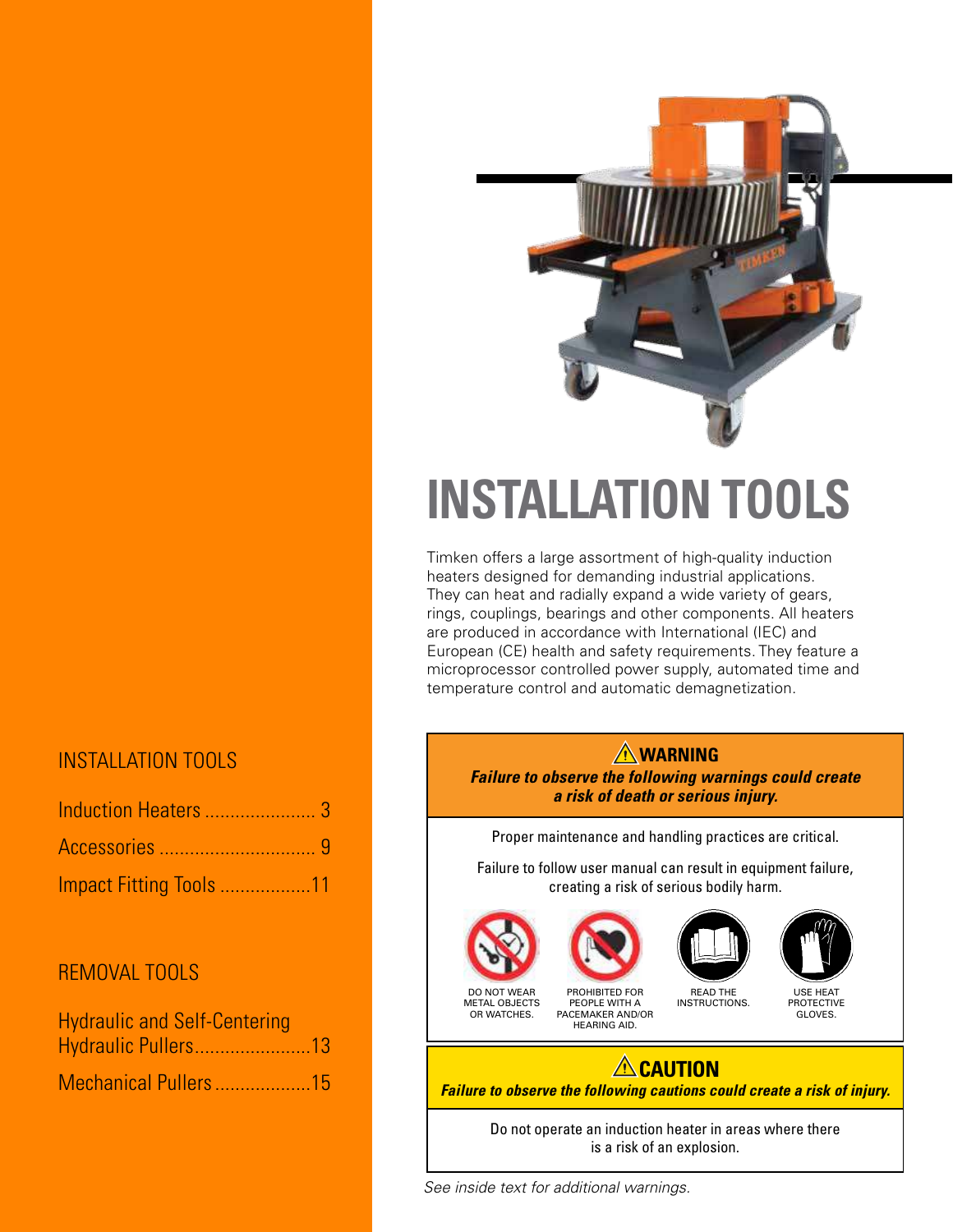## INSTALLATION TOOLS **INDUCTION HEATERS**

#### **Why Choose an Induction Heater?** Versatility, Safety and Quality

Induction heating is a superior, fast and controlled heating method. It is a safer and more environmentally friendly alternative to traditional heating methods such as ovens, oil baths or blow torches. These methods cause fumes or oil waste and are not recommended for personal health and safety.

Timken induction heaters use the principle of induction, similar to a transformer. The heater and yokes remain cool; only the work piece is heated. During the induction heating cycle, a certain degree of magnetism occurs. All Timken heaters demagnetize automatically after each heating cycle.

Timken induction heaters can be used for heating gear wheels, bushings, couplings and other components. Proper mounting may lengthen the life span of your equipment, and controlled induction heating helps to prevent unnecessary damage.

Digital electronics provide optimum control during the heating process and automatically select the most efficient power supply to help ensure balanced and fast heating.

### High-quality induction heaters designed for demanding industrial applications.

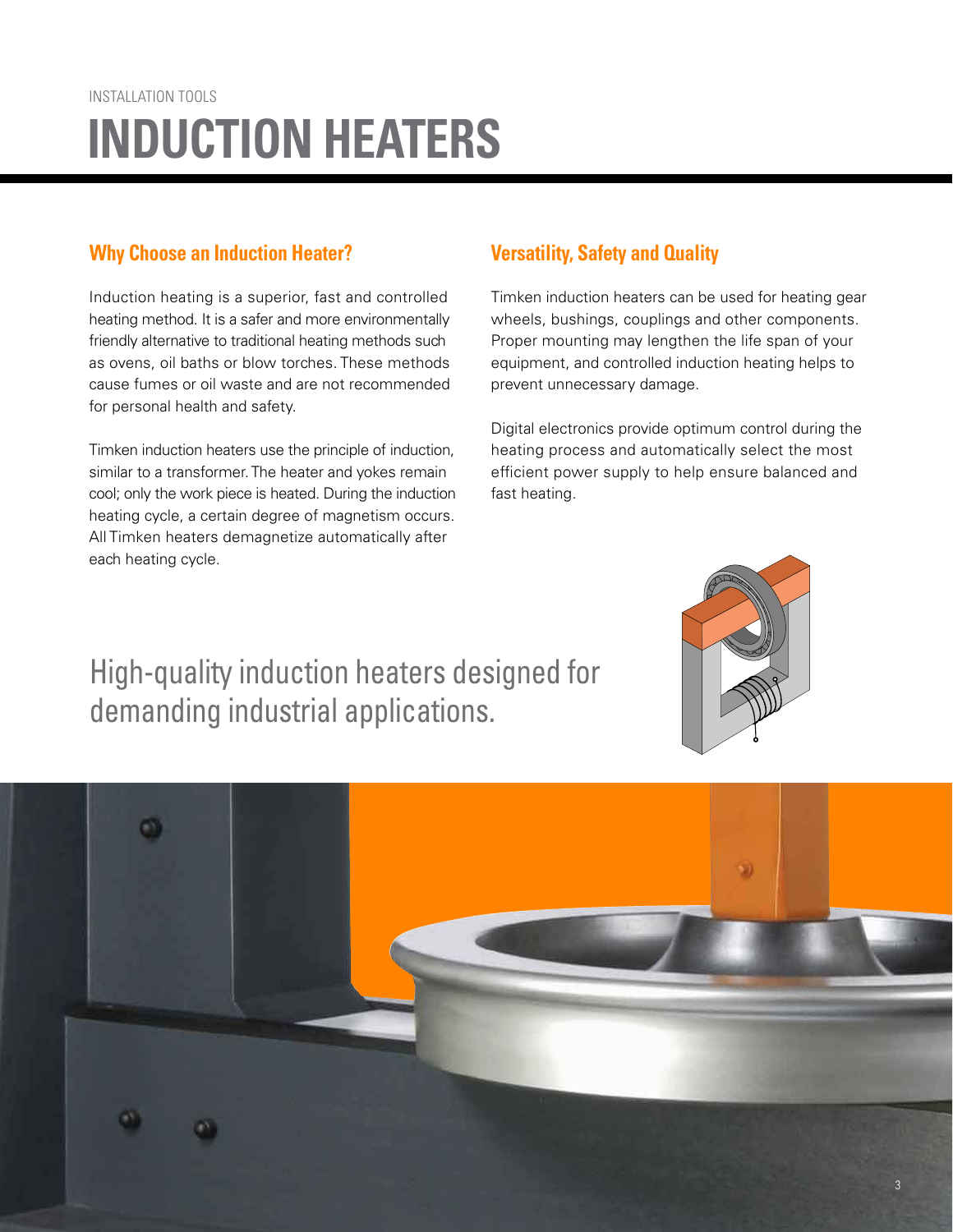#### **VHIN 10**



Portable design, easy to use and ideal for site jobs.

Heating capacity, 15 kg (33.1 lbs.) (Max. Bearing Weight) Voltages available: 120V and 230V

Min. Bore: 10 mm (0.4 in.) Max. O.D.: 210 mm (8.3 in.) Max. Width: 120 mm (4.8 in.) Max. Weight: 15 kg (33.1 lbs.)

#### **VHIN 33**



#### Bench-top TURBO model

Heating Capacity, 40 kg (88.2 lbs.) (Max. Bearing Weight) Voltages available: 120V and 230V

Min. Bore: 10 mm (0.4 in.) Max. O.D.: 350 mm (13.8 in.) Max. Width: 135 mm (5.3 in.) Max. Weight: 40 kg (88.2 lbs.)

#### **VHIS 35**



Bench-top model with swing arm

Heating Capacity, 35 kg (77.2 lbs.) (Max. Bearing Weight) Voltages available: 120V and 230V

Min. Bore: 15 mm (0.6 in.) Max. O.D.: 340 mm (13.4 in.) Max. Width: 150 mm (5.9 in.) Max. Weight: 35 kg (77.2 lbs.)

#### **VHIS 75**



TURBO model with swing arm

Heating Capacity, 95 kg (209.4 lbs.) (Max. Bearing Weight) Voltages available: 120V and 230V

Min. Bore: 15 mm (0.6 in.) Max. O.D.: 480 mm (18.9 in.) Max. Width: 200 mm (7.9 in.) Max. Weight: 95 kg (209.4 lbs.)

#### **VHIS 100**



Bench-top model with swing arm

Heating Capacity, 125 kg (275.6 lbs.) (Max. Bearing Weight) Voltages available: 230V, 400V, 500V

Min. Bore: 30 mm (1.2 in.) Max. O.D.: 520 mm (20.9 in.) Max. Width: 200 mm (7.9 in.) Max. Weight: 125 kg (275.6 lbs.)

#### **VHIS 150**



Bench top, medium capacity, TURBO model with swing arm

Heating Capacity, 350 kg (771.6 lbs.) (Max. Bearing Weight) Voltages available: 400V and 500V

Min. Bore: 30 mm (1.2 in.) Max. O.D.: 790 mm (31.1 in.) Max. Width: 315 mm (12.4 in.) Max. Weight: 350 kg (771.6 lbs.)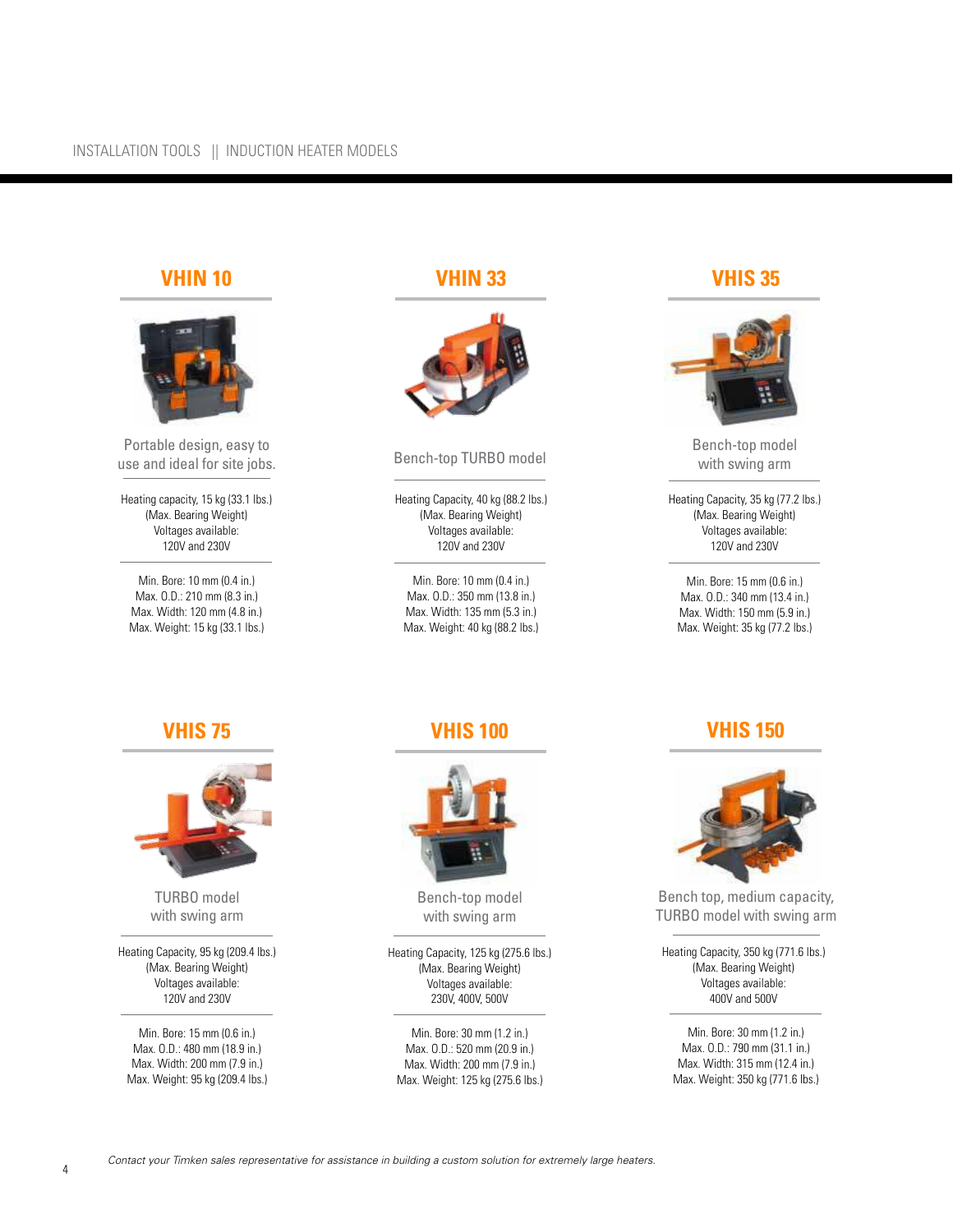#### **VHIS 200**



Mobile, medium capacity with swing arm

Heating Capacity, 250 kg (551.2 lbs.) (Max. Bearing Weight) Voltages available: 400V and 500V

Min. Bore: 30 mm (1.2 in.) Max. O.D.: 720 mm (28.3 in.) Max. Width: 340 mm (13.4 in.) Max. Weight: 250 kg (551.2 lbs.)

#### **VHIS 400**



Powerful, TURBO model, mobile with swing arm

Heating Capacity, 550 kg (1212.5 lbs.) (Max. Bearing Weight) Voltages available: 400V, 450V, 500V

Min. Bore: 60 mm (2.4 in.) Max. O.D.: 920 mm (36.2 in.) Max. Width: 350 mm (13.8 in.) Max. Weight: 550 kg (1212.5 lbs.)

#### **VHIN 550**



Powerful heater for heavy bearings

Heating Capacity, 600 kg (1322.6 lbs.) (Max. Bearing Weight) Voltages available: 400V and 500V

Min. Bore: 60 mm (2.6 in.) Max. O.D.: 900 mm (35.4 in.) Max. Width: 400 mm (15.8 in.) Max. Weight: 600 kg (1322.6 lbs.)

**TURBO** models are designed for high-output, energy-efficient performance. Turbo performance works in horizontal heating position.



1. Horizontal position based on bore axis orientation of work piece and smallest yoke available for model.

2. Vertical position based on bore axis orientation of work piece.

#### **VHIN 600**



Heavy-duty TURBO model for heavy bearings

Heating Capacity, 1200 kg (2645.5 lbs.) (Max. Bearing Weight) Voltages available: 400V and 500V

Min. Bore: 175 mm (6.9 in.) Max. O.D.: 1700 mm (66.9 in.) Max. Width: 750 mm (29.5 in.) Max. Weight: 1200 kg (2645.6 lbs.)

#### **VHIN 800**



Powerful heater for heavy bearings

Heating Capacity, 1250 kg (2750 lbs.) (Max. Bearing Weight) Voltages available: 400V and 500V

Min. Bore: 85 mm (3.4 in.) Max. O.D.: 1400 mm (55.1 in.) Max. Width: 420 mm (16.5 in.) Max. Weight: 1250 kg (2645 lbs.)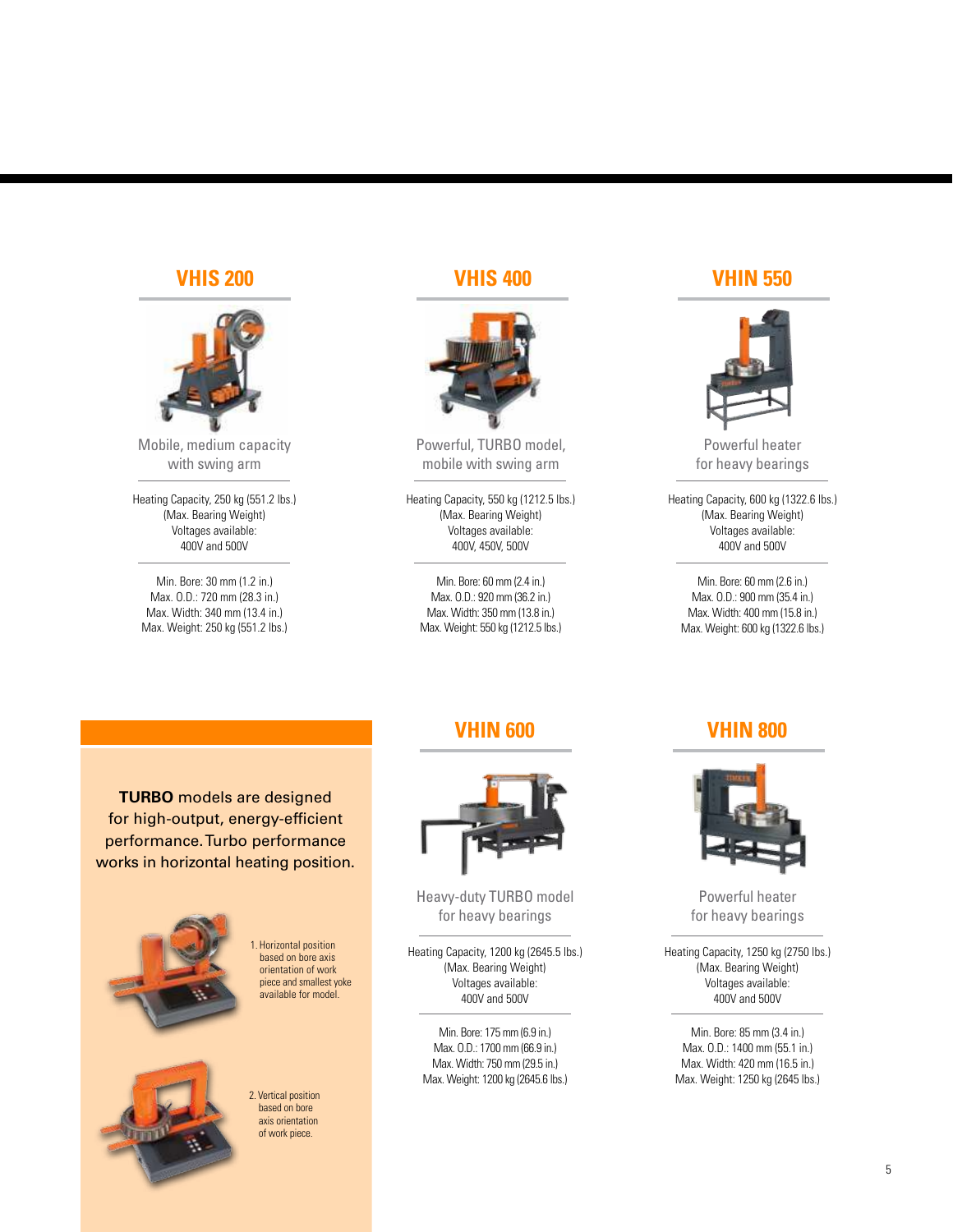#### INSTALLATION TOOLS || INDUCTION HEATERS

| <b>TECHNICAL DATA</b>            | VHIN10                                  | VHIN33<br><b>TURBO</b>                | VHIS35                                         | <b>VHIS 75</b><br><b>TURBO</b>       | <b>VHIS100</b>                       |
|----------------------------------|-----------------------------------------|---------------------------------------|------------------------------------------------|--------------------------------------|--------------------------------------|
| <b>ELECTRICITY</b>               |                                         |                                       |                                                |                                      |                                      |
| Power rating                     | 3.6 kVA                                 | 3.6 kVA                               | 3.6 kVA                                        | 3,6 kVA                              | 8 kVA                                |
| Available voltages               | 230V/16A                                | 230V/16A                              | 230V/16A                                       | 230V/16A                             | 400V/20A                             |
|                                  | 120V/15A                                | 120V/15A                              | 120V/15A                                       | 120V/15A                             | 500V/16A, 230V/20A                   |
| Frequency Hz                     | 50/60Hz                                 | 50/60Hz                               | 50/60Hz                                        | 50/60Hz                              | 50/60Hz                              |
| Yokes, standard, mm              | 10,14,40                                | 10,14,40                              | 14,30,60                                       | 14,30,60                             | 20,70                                |
| Yokes, optional mm               | 7,20                                    | 7,20                                  | 10,20,40,50                                    | 10,20                                | 30,40,50                             |
| Swivel arm                       | No                                      | No                                    | Yes                                            | Yes                                  | Yes                                  |
| Plug                             | Yes                                     | Yes                                   | Yes                                            | Yes                                  | Yes                                  |
| <b>WORK PIECE</b>                |                                         |                                       |                                                |                                      |                                      |
| Max. weight                      |                                         |                                       |                                                |                                      |                                      |
| - Bearings                       | 15 kg (33.1 lbs.)                       | 40 kg (88.2 lbs.)                     | 35 kg (77.2 lbs.)                              | 95 kg (209.4 lbs.)                   | 125 kg (275.6 lbs.)                  |
| - Other parts                    | 10 kg (22.1 lbs.)                       | 25 kg (55.1 lbs.)                     | 20 kg (44.1 lbs.)                              | 50 kg (110.2 lbs.)                   | 75 kg (165.4 lbs.)                   |
| Min. bore diameter, horizontal 1 | 10 mm (0.4 in.)                         | 10 mm (0.4 in.)                       | 15 mm (0.6 in.)                                | 15 mm (0.6 in.)                      | 30 mm (1.2 in.)                      |
| Min. bore diameter, vertical 2   |                                         | 100 mm (4 in.)                        | 100 mm (4 in.)                                 | 120 mm (4.8 in.)                     | 110 mm (4.4 in.)                     |
| Max. O.D. bearing                | 240 mm (9.5 in.)                        | 380 mm (15.0 in.)                     | 380 mm (15.0 in.)                              | 520 mm (20.5 in.)                    | 500 mm (19.7 in.)                    |
| Max. work piece width            | 120 mm (4.8 in.)                        | 135 mm (5.3 in.)                      | 150 mm (5.9 in.)                               | 200 mm (7.9 in.)                     | 200 mm (7.9 in.)                     |
| <b>POLE DIMENSIONS</b>           |                                         |                                       |                                                |                                      |                                      |
| Cross section poles              | 40 mm (1.6 in.)                         | 95 mm (3.7 in.)                       | 60 mm (2.4 in.)                                | 120 mm (4.7 in.)                     | 70 mm (2.8 in.)                      |
| Pole height                      | 130 mm (5.1 in.)                        | 165 mm (6.5 in.)                      | 140 mm (5.5 in.)                               | 230 mm (9.1 in.)                     | 210 mm (8.3 in.)                     |
| <b>CONTROLS</b>                  |                                         |                                       |                                                |                                      |                                      |
| Temperature control              |                                         |                                       |                                                |                                      |                                      |
| - Max. reach                     | 150° C (302° F)                         | 240°C (464°F)                         | 240°C (464°F)                                  | 240°C (464°F)                        | 240°C (464°F)                        |
| - Magnetic probe                 | Yes                                     | Yes                                   | Yes                                            | Yes                                  | Yes                                  |
| - Digital display                | Yes                                     | Yes                                   | Yes                                            | Yes                                  | Yes                                  |
| Time control                     |                                         |                                       |                                                |                                      |                                      |
| - Max. reach                     | $0-30$ min.                             | $0-45$ min.                           | $0-45$ min.                                    | $0-45$ min.                          | $0-60$ min.                          |
| - Digital display                | Yes                                     | Yes                                   | Yes                                            | Yes                                  | Yes                                  |
| Sound signal                     | Yes                                     | Yes                                   | Yes                                            | Yes                                  | Yes                                  |
| Error report                     | Yes                                     | Yes                                   | Yes                                            | Yes                                  | Yes                                  |
| Temperature hold                 | Yes                                     | Yes                                   | Yes                                            | Yes                                  | Yes                                  |
| Automatic power reduction        |                                         | Yes                                   |                                                | Yes                                  | Yes                                  |
| Aut. demagnetising, <2A/cm       | Yes                                     | Yes                                   | Yes                                            | Yes                                  | Yes                                  |
| Thermal safety guard electronics | Yes                                     | Yes                                   | Yes                                            | Yes                                  | Yes                                  |
| <b>UNIT DIMENSIONS</b>           |                                         |                                       |                                                |                                      |                                      |
| Dimensions (Ixbxh)               | 460x240x280 mm<br>(18.1x9.45x11.02 in.) | 600x220x275 mm<br>(23.6x8.7x10.8 in.) | 340x290x380 mm<br>(13.4 in.x11.4 in.x12.2 in.) | 440x370x420 mm<br>17.3x14.6x14.2 in. | 630x365x470 mm<br>22.8x14.7,18.5 in. |
| Weight heater                    | 21 kg (46.3 lbs.)<br>(incl. yokes)      | 23 kg (50.7 lbs.)<br>(incl. yokes)    | 31 kg (68.3 lbs.)                              | 37 kg (81.6 lbs.)                    | 53 kg (116.9 lbs.)                   |
| Mobile                           | No                                      | No                                    | No                                             | $\operatorname{\mathsf{No}}$         | No                                   |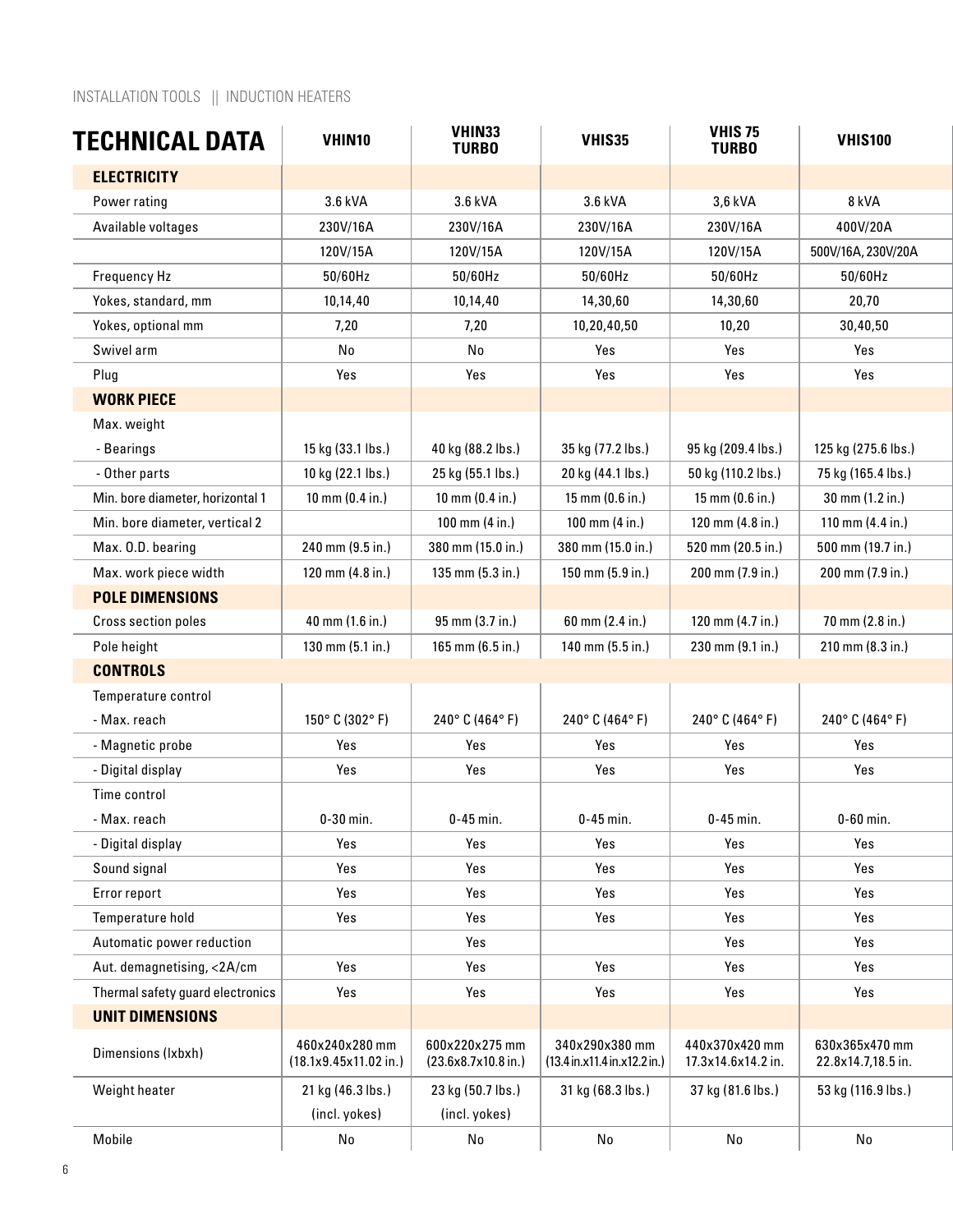| <b>VHIS150</b><br><b>TURBO</b>         | <b>VHIS200</b>                         | <b>VHIS400</b><br><b>TURBO</b>         | <b>VHIN550</b>                         | <b>VHIN600</b><br><b>TURBO</b>         | <b>VHIN800</b>                           |  |
|----------------------------------------|----------------------------------------|----------------------------------------|----------------------------------------|----------------------------------------|------------------------------------------|--|
|                                        |                                        |                                        |                                        |                                        |                                          |  |
| 8 kVA                                  | 12kVA                                  | 12 kVA                                 | 24 kVA                                 | 24 kVA                                 | 40 kVA                                   |  |
| 400V/20A                               | 400V/30A                               | 400V/30A                               | 400V/60A                               | 400V/60A                               | 400V/100A                                |  |
| 500V/20A                               | 500V/30A                               | 500V/24A                               | 500V/60A                               | 500V/60A                               | 500V/80A                                 |  |
| 50/60Hz                                | 50/60Hz                                | 50/60Hz                                | 50/60Hz                                | 50/60Hz                                | 50/60Hz                                  |  |
| 80                                     | 80                                     | 80                                     | 100                                    | standard sliding yoke                  | 150                                      |  |
| 20,30,40,60                            | 20,30,40,60                            | 40,60                                  | 40,50,60,80                            |                                        | 60,80,100                                |  |
| Yes                                    | Yes                                    | Yes                                    | No                                     | No                                     | No                                       |  |
| Yes                                    | Yes                                    | Yes                                    | Yes                                    | Yes                                    | Yes                                      |  |
|                                        |                                        |                                        |                                        |                                        |                                          |  |
|                                        |                                        |                                        |                                        |                                        |                                          |  |
| 350 kg (771.6 lbs.)                    | 250 kg (551.2 lbs.)                    | 550 kg (1212.5 lbs.)                   | 600 kg (1322.6 lbs.)                   | 1200 kg (2645.5 lbs.)                  | 1250 kg (2750 lbs.)                      |  |
| 250 kg (551.1 lbs.)                    | 150 kg (330.7 lbs.)                    | 450 kg (992.1 lbs.)                    | 350 kg (771.6 lbs.)                    | 900 kg (1984.2 lbs.)                   | 750 kg (1653.5 lbs.)                     |  |
| 30 mm (1.2 in.)                        | 30 mm (1.2 in.)                        | 60 mm (2.4 in.)                        |                                        | 175 mm (6.9 in.)                       |                                          |  |
| 160 mm (6.3 in.)                       | 130 mm (5.2 in.)                       | 175 mm (6.9 in.)                       | 60 mm (2.4 in.)                        | 200 mm (7.9 in.)                       | 85 mm (3.4 in.)                          |  |
| 790 mm (31.1 in.)                      | 720 mm (28.3 in.)                      | 920 mm (36.2 in.)                      | 900 mm (35.4 in.)                      | 1700 mm (66.9 in.)                     | 1400 mm (55.1 in.)                       |  |
| 315 mm (12.4 in.)                      | 340 mm (13.4 in.)                      | 350 mm (13.8 in.)                      | 400 mm (15.8 in.)                      | 750 mm (29.5 in.)                      | 420 mm (16.5 in.)                        |  |
|                                        |                                        |                                        |                                        |                                        |                                          |  |
| 160mm (6.3 in.)                        | 80 mm (3.2 in.)                        | 175 mm (6.9 in.)                       | 100 mm (3.9 in.)                       | 200 mm (7.9 in.)                       | 150 mm (5.9 in.)                         |  |
| 320 (12.6 in.)                         | 340 mm (13.4 in.)                      | 305 mm (12 in.)                        | 390 mm (15.4 in.)                      | 595 mm (23.4 in.)                      | 660 mm (26.0 in.)                        |  |
|                                        |                                        |                                        |                                        |                                        |                                          |  |
|                                        |                                        |                                        |                                        |                                        |                                          |  |
| 240°C (464°F)                          | 240°C (464°F)                          | 240°C (464°F)                          | 350°C (662°F)                          | 240°C (464°F)                          | 240°C (464°F)                            |  |
| Yes                                    | Yes                                    | Yes                                    | Yes                                    | Yes                                    | Yes                                      |  |
| Yes                                    | Yes                                    | Yes                                    | Yes                                    | Yes                                    | Yes                                      |  |
|                                        |                                        |                                        |                                        |                                        |                                          |  |
| $0-60$ min.                            | 0-99 min.                              | 0-99 min.                              | 0-99 min.                              | 0-99 min.                              | 0-99 min.                                |  |
| Yes                                    | Yes                                    | Yes                                    | Yes                                    | Yes                                    | Yes                                      |  |
| Yes                                    | Yes                                    | Yes                                    | Yes                                    | Yes                                    | Yes                                      |  |
| Yes                                    | Yes                                    | Yes                                    | Yes                                    | Yes                                    | Yes                                      |  |
| Yes                                    | Yes                                    | Yes                                    | Yes                                    | Yes                                    | Yes                                      |  |
| Yes                                    | Yes                                    | Yes                                    | Yes                                    | Yes                                    | Yes                                      |  |
| Yes                                    | Yes                                    | Yes                                    | Yes                                    | Yes                                    | Yes                                      |  |
| Yes                                    | Yes                                    | Yes                                    | Yes                                    | Yes                                    | Yes                                      |  |
|                                        |                                        |                                        |                                        |                                        |                                          |  |
| 1200x640x1000 mm<br>47.2x25.2x39.4 in. | 1200x640x1000 mm<br>47.2x25.2x39.4 in. | 1200x640x1000 mm<br>47.2x25.2x39.4 in. | 1000x500x1350 mm<br>39.4x19.7x53.2 in. | 1600x700x1300 mm<br>63.0x27.6x51.2 in. | 1750x600x1470 mm<br>68.9X23.62X57.48 in. |  |
| 105 kg (116.8 lbs.)                    | 125 kg (275.6 lbs.)                    | 185 kg (410.1 lbs.)                    | 220 kg (485.0 lbs.)                    | 450 kg (992.1 lbs.)<br>(incl. yoke)    | 660 kg (1455.1 lbs.)                     |  |
| Yes (w/opt. trolley)                   | Yes                                    | Yes                                    | No                                     | No                                     | No                                       |  |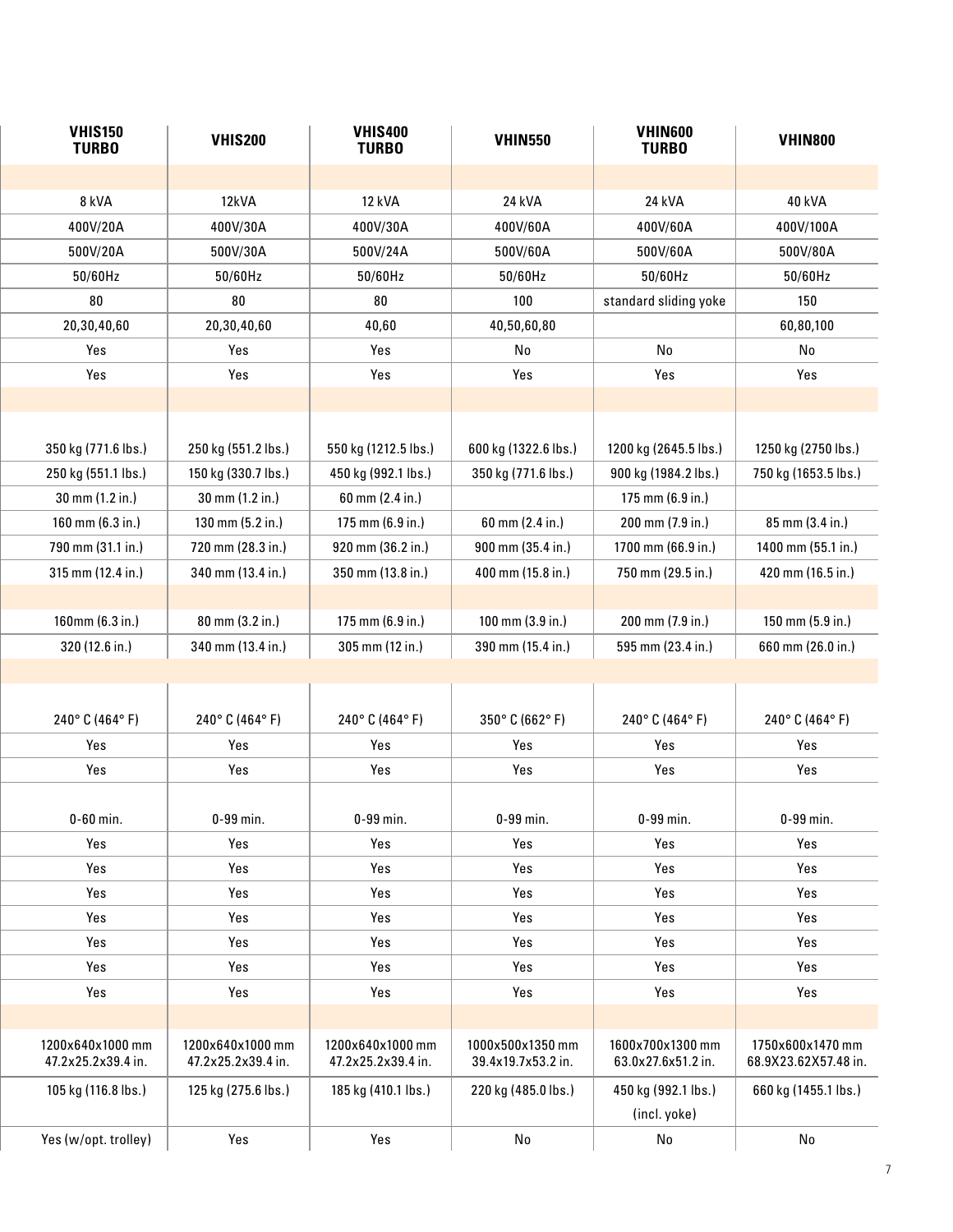#### **COMPARISON HEATING TIMES BETWEEN STANDARD AND TURBO HEATERS 120/480VOLT**

UP TO 110° C (230° F) IN MINUTES

| <b>BEARING NO.</b>   |       | 22322   | 22326   | 22332   | 23148     | 22348    | 23168   | <b>GEAR WHEEL</b> |
|----------------------|-------|---------|---------|---------|-----------|----------|---------|-------------------|
|                      |       |         |         |         |           |          |         |                   |
| <b>WEIGHT (kg)</b>   | 12 kg | $18$ kg | 30 kg   | 50 kg   | $65,5$ kg | $147$ kg | 210 kg  | 300 kg            |
| $I.D./0.D.$ (mm)     |       | 110/240 | 130/280 | 160/340 | 240/400   | 220/500  | 350/580 | 210/600           |
| <b>VHIN 10, 120V</b> | 30:00 | 51:00   |         |         |           |          |         |                   |
| VHIN 33 120V         |       | 13:30   | 42:45   |         |           |          |         |                   |
| VHIS 35 120V         |       | 30:00   | 48:15   |         |           |          |         |                   |
| VHIS 75 120V         |       | 34:54   |         | 18:12   | 1:09      |          |         |                   |
| <b>VHIS 100 480V</b> |       |         |         | 7:45    | 12:10     | 28:00    |         |                   |
| VHIS 150 480V        |       |         |         | 2:45    | 5:10      | 9:00     | 21:30   | 23:45             |
| <b>VHIS 200 480V</b> |       |         |         | 5:25    | 8:15      | 17:00    | 32:55   | 47:20             |
| VHIS 400 480V        |       |         |         |         | 3:50      | 4:40     | 10:20   | 10:05             |
| <b>VHIS 550 480V</b> |       |         |         |         |           |          |         |                   |
| VHIS 600 480V        |       |         |         |         | 1:30      | 1:55     | 3:50    | 3:20              |
| <b>VHIS 800 480V</b> |       |         |         |         |           |          |         |                   |
| VHIS 850 480V        |       |         |         |         |           |          |         |                   |

#### **COMPARISON HEATING TIMES BETWEEN STANDARD AND TURBO HEATERS 230/400VOLT**

UP TO 110° C (230° F) IN MINUTES

| <b>BEARING NO.</b>     |       | 22322   | 22326   | 22332   | 23148     | 22348   | 23168   | <b>GEAR WHEEL</b> |
|------------------------|-------|---------|---------|---------|-----------|---------|---------|-------------------|
|                        |       |         |         |         |           |         |         |                   |
| <b>WEIGHT (kg)</b>     | 12 kg | $18$ kg | 30 kg   | 50 kg   | $65,5$ kg | 147 kg  | 210 kg  | 300 kg            |
| $I.D./0.D.$ (mm)       |       | 110/240 | 130/280 | 160/340 | 240/400   | 220/500 | 350/580 | 210/600           |
| <b>VHIN 10, 230V</b>   |       | 30:00   |         |         |           |         |         |                   |
| VHIN 33 230V           |       | 3:47    |         | 23:00   |           |         |         |                   |
| <b>VHIS 35</b><br>230V |       | 7:45    |         | 27:20   |           |         |         |                   |
| VHIS 75 230V           |       | 9:30    |         | 6:03    |           |         |         |                   |
| <b>VHIS 100 230V</b>   |       | 7:15    |         | 12:45   | 23:45     | 59:00   |         |                   |
| VHIS 100 400V          |       | 2:58    |         | 7:10    | 11:50     | 31:20   |         |                   |
| <b>VHIS 150 400V</b>   |       |         |         | 2:25    | 4:10      | 7:20    | 25:30   | 16:00             |
| VHIS 200 400V          |       |         |         | 6:30    | 10:05     | 22:45   | 45:10   | 61:00             |
| <b>VHIS 400 400V</b>   |       |         |         |         | 1:45      | 2:35    | 8:40    | 6:35              |
| VHIS 550 400V          |       |         |         |         |           |         | 3:50    |                   |
| <b>VHIS 600 400V</b>   |       |         |         |         |           |         |         |                   |
| VHIS 800 400V          |       |         |         |         |           |         |         |                   |
| VHIS 850 400V          |       |         |         |         |           |         |         |                   |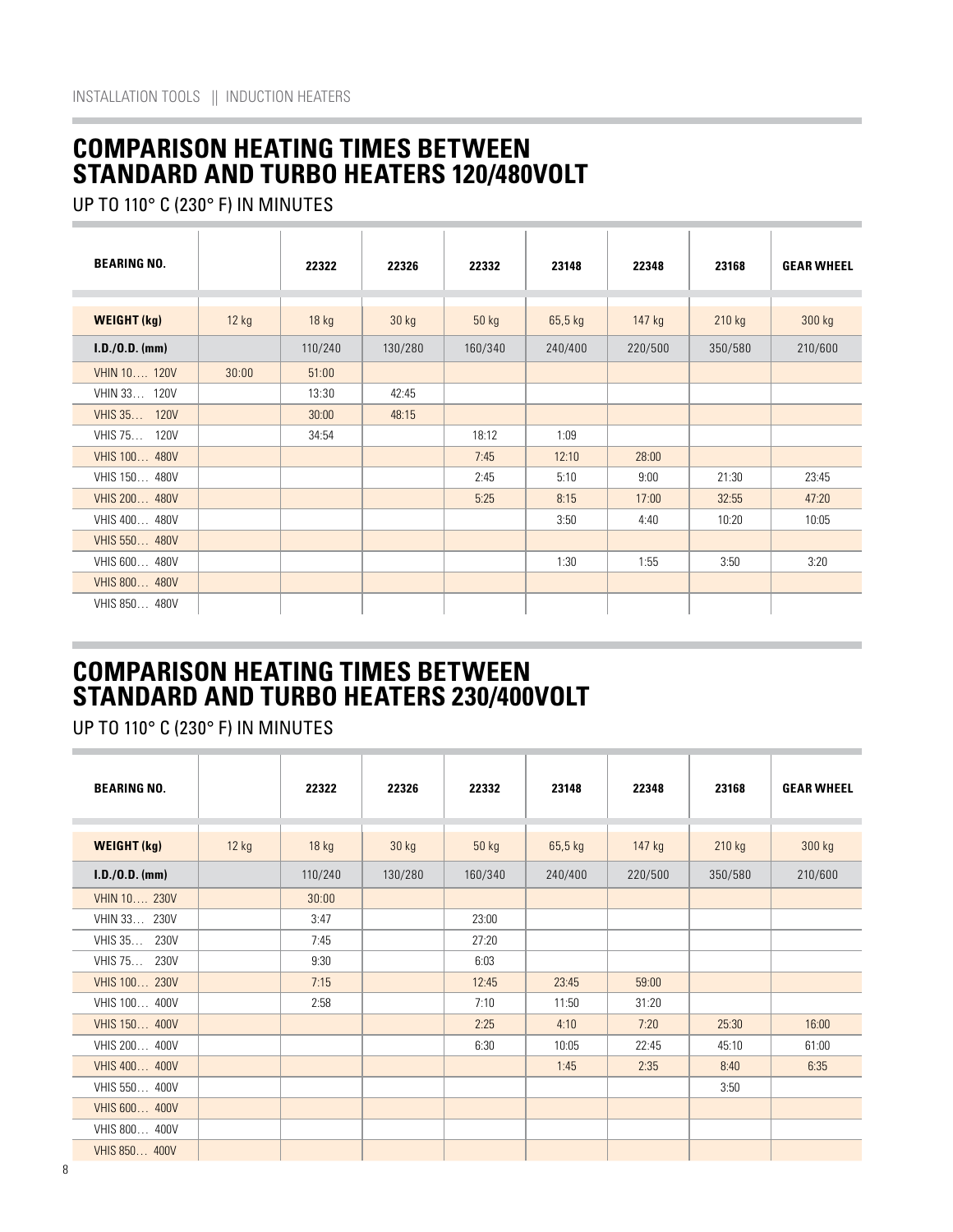### **SELECTION GUIDE USING WEIGHT AND O.D.**

1250 kg **VHIS800** (2750 lbs.) 1200 kg **VHIS600** (2645 lbs.) 600 kg (1322 lbs.) 550 kg **VHIS400** (1212 lbs.) MAXIMUM WEIGHT **MAXIMUM WEIGHT**350 kg **VHIS150** (771 lbs.) 250 kg **VHIS200** (551 lbs.) 125 kg **VHIS100** (275 lbs.) 95 kg **VHIS75** (209 lbs.) 40 kg (88 lbs.) 35 kg **VHIS33 VHIS35** (77 lbs.) 15 kg **VHIS10** (33 lbs.) 210 mm 340 mm 350 mm 480 mm 520 mm 720 mm 750 mm 900 mm 900 mm 1400 mm 1400 mm 8.3 in. 13.8 in. 13.9 in. 18.9 in. 20.5 in. 28.3 in. 31.1 in. 35.4 in. 35.4 in. 66.9 in. 66.9 in.

**M A X IM U M O. D. SI Z E**

*The size and weight of your product are two of the many factors that determine which heater is right for your equipment. This chart is offered as a general guide only.*

### INDUCTION HEATERS **ACCESSORIES**



Heat resistant to 150° C (302° F).

#### YOKE SET



Available for various models.

#### GLOVES YOKE SET TEMPERATURE PROBE

**VHIN10 VHIN33 VHIS35 VHIS75**

**VHIS100 VHIS150 VHIS200 VHIS400**

**VHIN600 VHIN800**



Each Timken induction heater model is supplied with a magnetic temperature probe. A clamp also is available for nonferrous components.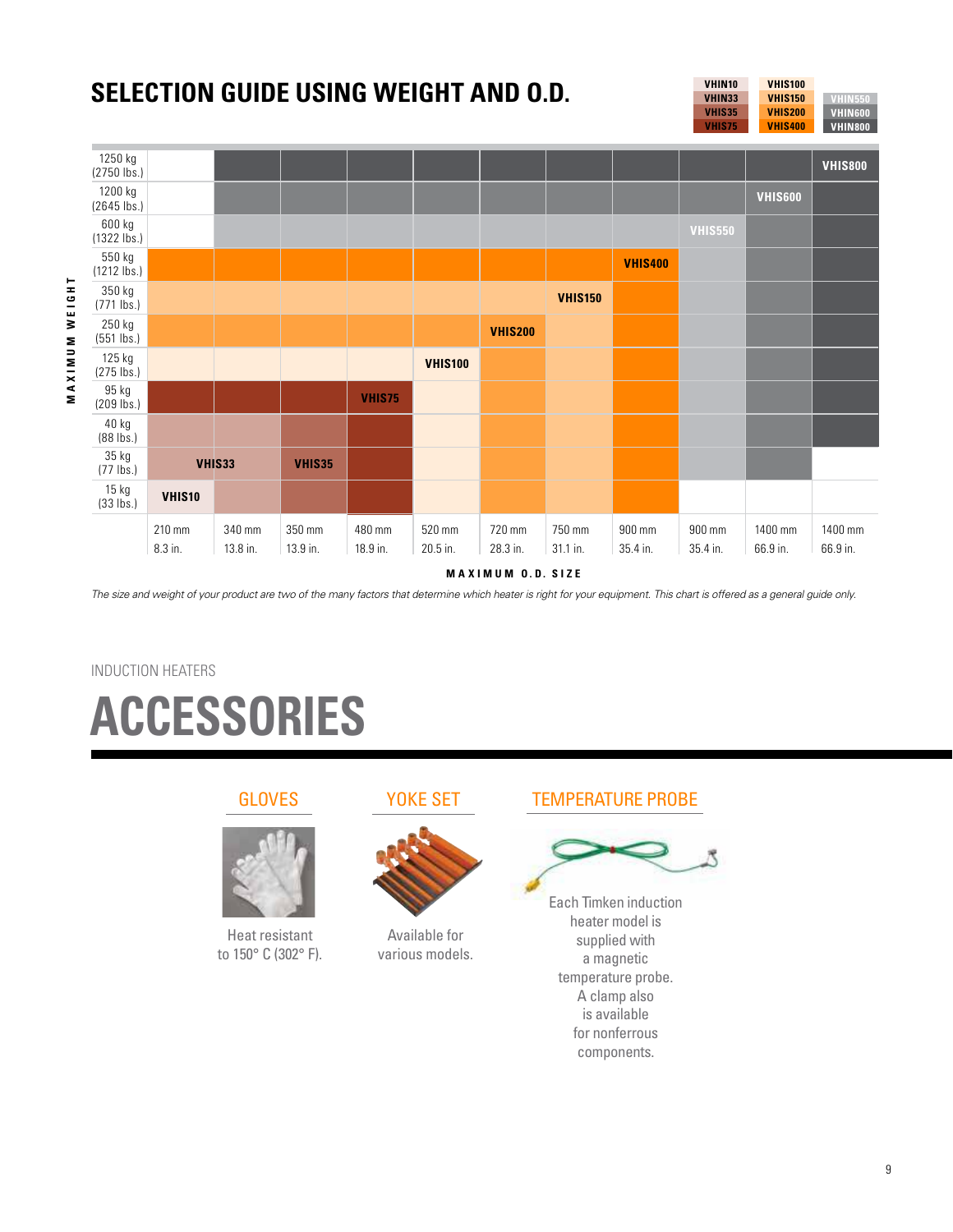#### **PART NUMBERS**

п

| <b>VHIN 10</b>    |           |                        | <b>VHIS 150</b>    |           |                                                          |
|-------------------|-----------|------------------------|--------------------|-----------|----------------------------------------------------------|
| VHIN10            | Heater    | VHIN10 230V EU Plug    | VHIS150US          | Heater    | VHIS150 500V US Plug                                     |
| VHIN10US          | Heater    | VHIN10 230V US Plug    | VHIS1501EU         | Heater    | VHIS150 400V EU Plug                                     |
|                   |           |                        |                    |           | VHIS150 500V EU Plug                                     |
| VHIN10GB          | Heater    | VHIN10 230V UK Plug    | VHIS1502EU         | Heater    |                                                          |
| VHIN101US         | Heater    | VHIN10 120V US Plug    | <b>VHIS15013</b>   | Accessory | VHIS150 Mobile Trolley                                   |
| VHIN101GB         | Heater    | VHIN10 120V UK Plug    | VHIS200013         | Accessory | VHIS150/200 Yoke 20x20x500                               |
| <b>VHIN10011</b>  | Accessory | VHIN10 Yoke 10x10x200  | <b>VHIS200014</b>  | Accessory | VHIS150/200 Yoke 30x30x500                               |
| <b>VHIN10012</b>  | Accessory | VHIN10 Yoke 14x14x200  | VHIS200015         | Accessory | VHIS150/200 Yoke 40x40x500                               |
| <b>VHIN10013</b>  | Accessory | VHIN10 Yoke 20x20x200  | <b>VHIS200017</b>  | Accessory | VHIS150/200 Yoke 60x60x500                               |
| <b>VHIN10015</b>  | Accessory | VHIN10 Yoke 40x40x200  | <b>VHIS200019</b>  | Accessory | VHIS150/200 Yoke 80x80x500                               |
| <b>VHIN10016</b>  | Accessory | VHIN10 Yoke 7x7x200    |                    |           |                                                          |
|                   |           |                        |                    |           |                                                          |
|                   |           |                        | <b>VHIN 200</b>    |           |                                                          |
| <b>VHIN 33</b>    |           |                        | <b>VHIS2002</b>    | Heater    | VHIS200 400V EU Plug                                     |
| <b>VHIN331</b>    | Heater    | VHIN33 230V EU Plug    | <b>VHIS2004</b>    | Heater    | VHIS200 500V EU Plug                                     |
| VHIN331US         | Heater    | VHIN33 230V US Plug    | VHIS2007US         | Heater    | VHIS200 500V US Plug                                     |
| VHIN331GB         | Heater    | VHIN33 230V UK Plug    | <b>VHIS200013</b>  | Accessory | VHIS150/200 Yoke 20x20x500                               |
| VHIN332US         | Heater    | VHIN33 120V US Plug    | VHIS200014         | Accessory | VHIS150/200 Yoke 30x30x500                               |
| VHIN332GB         | Heater    | VHIN33 120V UK Plug    | <b>VHIS200015</b>  | Accessory | VVHIS150/200 Yoke 40x40x500                              |
| <b>VHIN33010</b>  | Accessory | VHIN33 Yoke 7x7x240    | VHIS200017         | Accessory | VHIS150/200 Yoke 60x60x500                               |
|                   |           |                        |                    |           |                                                          |
| <b>VHIN33011</b>  | Accessory | VHIN33 Yoke 10x10x240  | VHIS200019         | Accessory | VHIS150/200 Yoke 80x80x500                               |
| <b>VHIN33012</b>  | Accessory | VHIN33 Yoke 14x14x240  |                    |           |                                                          |
| <b>VHIN33013</b>  | Accessory | VHIN33 Yoke 20x20x240  | <b>VHIS 400</b>    |           |                                                          |
| <b>VHIN33014</b>  | Accessory | VHIN33 Yoke 40x40x240  | <b>VHIS4001</b>    | Heater    | VHIS400 400V EU Plug                                     |
|                   |           |                        | <b>VHIS4003US</b>  | Heater    | VHIS400 500V US Plug                                     |
| <b>VHIS 35</b>    |           |                        | <b>VHIS400017</b>  | Accessory | VHIS400 Yoke 60x60x600                                   |
| VHIS35            | Heater    | VHIS35 230V EU Plug    | VHIS400015         | Accessory | VHIS400 Yoke 40x40x600                                   |
| VHIS35GB          | Heater    | VHIS35 230V UK Plug    | VHIS400019         | Accessory | VHIS400 Yoke 80x80x600                                   |
|                   |           | VHIS35 120V UK Plug    |                    |           |                                                          |
| VHIS351GB         | Heater    |                        |                    |           |                                                          |
| VHIS352US         | Heater    | VHIS35 230V US Plug    |                    |           |                                                          |
| VHIS353US         | Heater    | VHIS35 120V US Plug    | <b>VHIN 550</b>    |           |                                                          |
| <b>VHIS35011</b>  | Accessory | VHIS35 Yoke 10x10x280  | <b>VHIN5502</b>    | Heater    | VHIN550 400V EU Plug                                     |
| <b>VHIS35013</b>  | Accessory | VHIS35 Yoke 20x20x280  | VHIN5504US         | Heater    | VHIN550 500V US Plug                                     |
| <b>VHIS35014</b>  | Accessory | VHIS35 Yoke 30x30x280  | VHIN550015         | Accessory | VHIN550 Yoke 40x40x700                                   |
| <b>VHIS35015</b>  | Accessory | VHIS35 Yoke 40x40x280  | VHIN550016         | Accessory | VHIN550 Yoke 50x50x700                                   |
| <b>VHIS35016</b>  | Accessory | VHIS 35 Yoke 50x50x280 | VHIN550017         | Accessory | VHIN550 Yoke 60x60x700                                   |
| <b>VHIS35017</b>  | Accessory | VHIS35 Yoke 60x60x280  | <b>VHIN550019</b>  | Accessory | VHIN550 Yoke 80x80x700                                   |
|                   |           |                        |                    |           |                                                          |
|                   |           |                        |                    |           |                                                          |
| <b>VHIS 75</b>    |           |                        |                    |           |                                                          |
| <b>VHIS751</b>    | Heater    | VHIS75 230V EU Plug    | VHIN600            |           |                                                          |
| VHIS751GB         | Heater    | VHIS75 230V UK Plug    | VHIN600EU          | Heater    | VHIN600 400V EU Plug                                     |
| VHIS752GB         | Heater    | VHIS75 120V UK Plug    | VHIN600EU          | Heater    | VHIN600 500V EU Plug                                     |
| VHIS753US         | Heater    | VHIS75 230V US Plug    | VHIN600US          | Heater    | VHIN600 500V US Plug                                     |
| VHIS754US         | Heater    | VHIS75 120V US Plug    |                    |           |                                                          |
| <b>VHIS75010</b>  | Accessory | VHIS75 Yoke 10x10x350  | <b>VHIN 800</b>    |           |                                                          |
| <b>VHIN75011</b>  | Accessory | VHIS75 Yoke 14x14x350  | <b>VHIN8002</b>    | Heater    | VHIN800 400V EU Plug                                     |
|                   |           |                        |                    |           | VHIN800 500V US Plug                                     |
| <b>VHIS75011</b>  | Accessory | VHIS75 Yoke 14x14x350  | VHIN8004US         | Heater    |                                                          |
| <b>VHIS75012</b>  | Accessory | VHIS75 Yoke 20x20x350  | VHIN800017         | Accessory | VHIN800 Yoke 60x60x850                                   |
| <b>VHIS75013</b>  | Accessory | VHIS75 Yoke 30x30x350  | VHIN800019         | Accessory | VHIN800 Yoke 80x80x850                                   |
| <b>VHIS75014</b>  | Accessory | VHIS75 Yoke 40x40x350  | VHIN800021         | Accessory | VHIN800 Yoke 100x100x850                                 |
| <b>VHIS75015</b>  | Accessory | VHIS75 Yoke 50x50x350  | VHIN800022         | Accessory | VHIN800 Yoke 150x150x850                                 |
| <b>VHIS75016</b>  | Accessory | VHIS 75 Yoke 60x60x350 |                    |           |                                                          |
|                   |           |                        | <b>ACCESSORIES</b> |           |                                                          |
|                   |           |                        | VHIA100001         | Accessory | Magnetic temp probe 240° C (464°F) -                     |
| <b>VHIS 100</b>   |           |                        |                    |           | VHIN10 / VHIN33 / VHIS35 / VHIS75 / VHIS100              |
| <b>VHIS1005</b>   | Heater    | VHIS100 400V EU Plug   | VHIA100014         | Accessory | Magnetic temp probe 350° C (662°F) -                     |
|                   |           |                        |                    |           |                                                          |
| VHIS1008US        | Heater    | VHIS100 230V US Plug   |                    |           | VHIN550 / VHIN800 / VHIN850                              |
| VHIS1011US        | Heater    | VHIS100 500V US Plug   | VHIA100020         | Accessory | Gloves heat resistant $150^{\circ}$ C (302 $^{\circ}$ F) |
| <b>VHIS100013</b> | Accessory | VHIS100 Yoke 20x20x350 | VHIA100015         | Accessory | Magnetic temp probe 240° C (464°F) -                     |
| VHIS100014        | Accessory | VHIS100 Yoke 30x30x350 |                    |           | VHIS200 / VHIS400 / VHIN550 / VHIN800 / VHIN850          |
| <b>VHIS100015</b> | Accessory | VHIS100 Yoke 40x40x350 |                    |           |                                                          |
| VHIS100016        | Accessory | VHIS100 Yoke 50x50x350 |                    |           |                                                          |
| VHIS100018        | Accessory | VHIS100 Yoke 70x70x350 |                    |           |                                                          |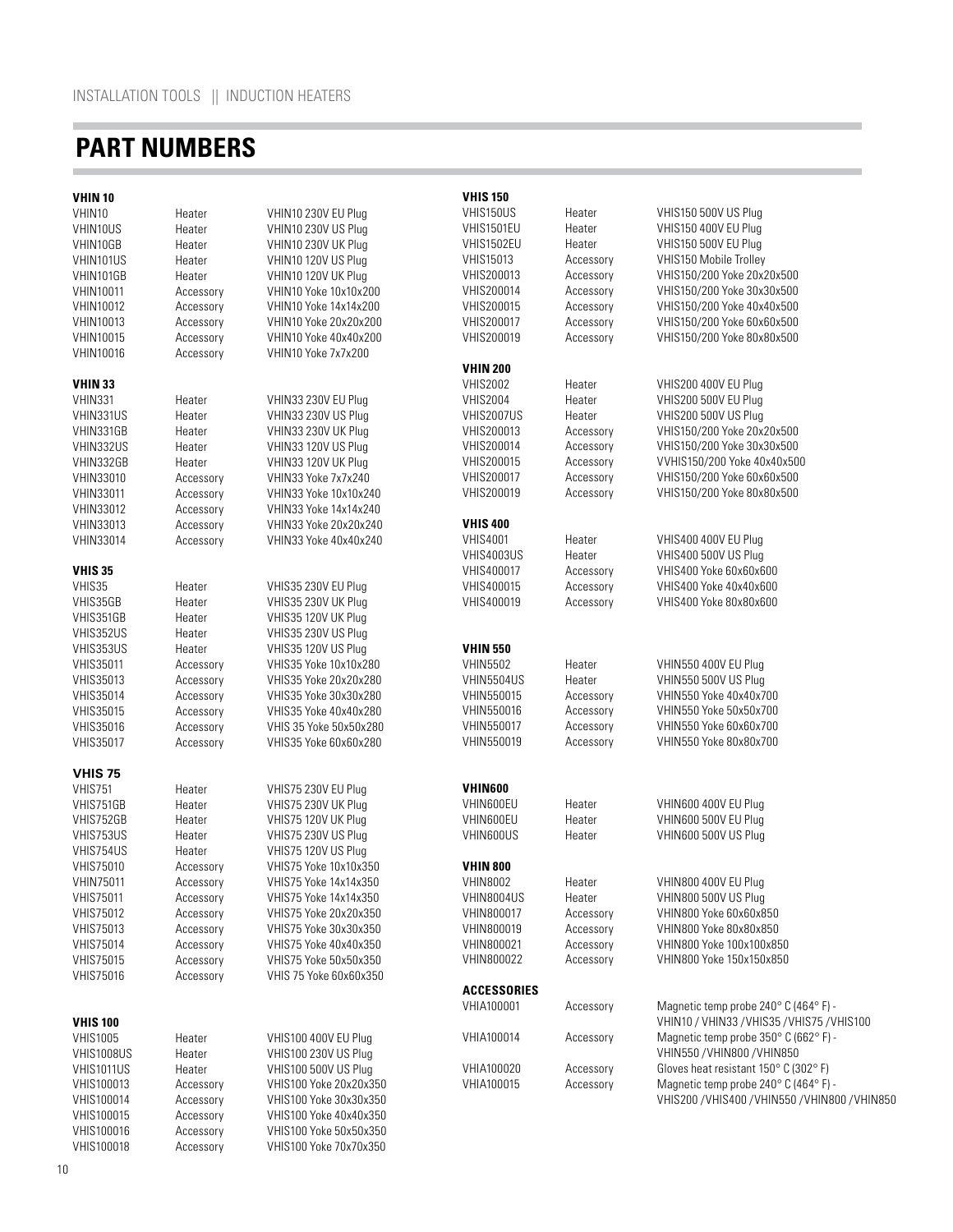## **IMPACT FITTING TOOL** INSTALLATION TOOLS

#### **Mounting**

Proper mounting is essential to ensure long bearing life. Designed to permit the safe, precise and quick mounting of bearings, bushings, sealing rings, cam wheels and pulleys, the Timken impact fitting tool set features impact-resistant plastic collets. These help deter metalto-metal contact and the resulting shaft damage.

During the mounting of bearings where the faces lie in the same plane, the collets enable the load to be transmitted to the ring experiencing the interference fit. If the impact mounting tool is used, mounting forces are not transmitted via the rolling elements and damage to the raceways is avoided.



This set includes:

- 33 collets ranging from 10 mm to 110 mm
- Three sleeves
- One impact hammer
- Case size: 16.9 in. x 12.6 in. x 4.0 in.



VIFT3300

#### **Warning Information for Impact Fitting Tool**

See additional warnings on page 2.

- When operating the impact fitting tool, wear protective clothing, including safety shoes, protective glasses, gloves and helmet.
- Do not use the collets to mount components that have temperatures greater than 80° C (176° F).
- Never mount the cup and cone of a tapered bearing together and never mount a cone from the front face.



Care should be taken when mounting tapered roller bearings. The cup can be mounted in either direction, but the cone can only be mounted from the back face. This ensures that the cage does not overhang. Never mount a cup and cone together and never mount a cone from the front face. This will avoid damage to the cage and raceways, which could lead to failure, and a risk of damage to the equipment and death or serious injury.



Proper mounting allows the load to be transmitted to the ring experiencing the interference fit. Mounting forces are not transmitted via the rolling elements, helping to prevent damage to the raceways.

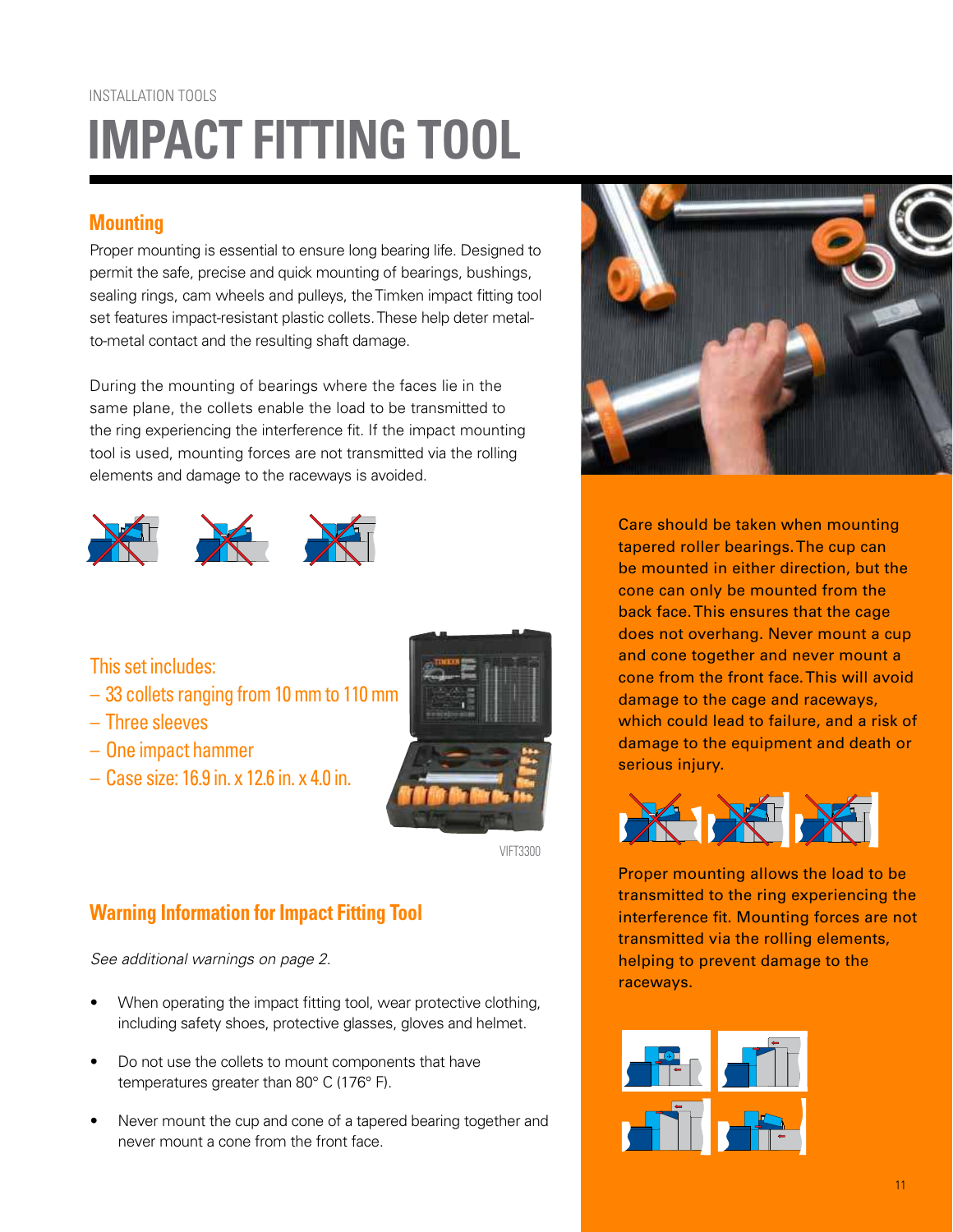### **IMPACT FITTING TOOL SELECTION GUIDE**

| <b>SLEEVE</b>  | <b>RING</b>        | ALL ISO<br>BEARING<br><b>CODES</b><br><b>ENDING</b><br><b>WITH</b>                                                                      | 60, 62<br>63,64      | 12, 22<br>13, 23 | 70, 72B<br>73B | 32, 33       | 222, 213<br>223 | NU, NJ<br>N 2 3 4   | 302, 322<br>303, 330 | 320, 313<br>323, 332 |
|----------------|--------------------|-----------------------------------------------------------------------------------------------------------------------------------------|----------------------|------------------|----------------|--------------|-----------------|---------------------|----------------------|----------------------|
|                | $10 - 26$          | 000                                                                                                                                     | 6000                 | 129              | 7000           |              |                 |                     |                      |                      |
|                | $10 - 30$          | 200                                                                                                                                     | 6200<br>2200         | 1200             |                | 3200         |                 |                     |                      |                      |
|                | $10 - 35$<br>12-28 | 300<br>001                                                                                                                              | 6300<br>6001         | 1300             | 7300           |              |                 |                     |                      |                      |
|                | $12 - 32$          | 201                                                                                                                                     | 6201<br>2201         | 1201             |                | 3201         |                 |                     |                      |                      |
|                | $12-37$            | 301                                                                                                                                     | 6301<br>2301         | 1301             | 7301           |              |                 |                     |                      |                      |
| <b>A1</b>      | $15-32$<br>15-35   | 002<br>202                                                                                                                              | 6002<br>6202<br>2202 | 1202             | 7202B          | 3202         |                 |                     |                      |                      |
|                | $15 - 42$          | 302                                                                                                                                     | 6302<br>2302         | 1302             |                | 3302         |                 |                     | 30302                |                      |
|                | $17 - 35$          | 003                                                                                                                                     | 6003<br>16003        |                  |                |              |                 |                     |                      |                      |
|                | $17 - 40$          | 203                                                                                                                                     | 6203<br>2203         | 1203             | 7203B          | 3203         |                 |                     | 30203                |                      |
|                | $17-47$            | 303                                                                                                                                     | 6303<br>2303         | 1303             | 7303B          | 3303         |                 |                     | 30303                | 32303                |
|                | 20-42<br>20-47     | 004<br>204                                                                                                                              | 6004<br>6204         | 1204             | 7004<br>7204B  | 3204         |                 | 204                 | 30204                | 32004                |
|                | 20-52              | 304                                                                                                                                     | 2204<br>6304         | 1304             | 7304B          | 3304         | 21304           | 304                 | 30304                | 32304                |
|                | 25-47              | 403<br>005                                                                                                                              | 6403<br>6005         | 2304             | 7005           |              |                 |                     |                      | 32005                |
| <b>B2</b>      | 25-52              | 205                                                                                                                                     | 6205<br>2205         | 1205             | 7205B          | 3205         | 22205           | 205<br>32205        | 30205                | 33205                |
|                | 25-62              | 305<br>404                                                                                                                              | 6305<br>6404         | 1305<br>2305     | 7305B          | 3305         | 21305           | 305                 | 30305                | 31305<br>32305       |
|                | $30 - 55$<br>30-62 | 006<br>206                                                                                                                              | 6006<br>6206         | 1206             | 7206B          | 3206         | 22206           | 206                 | 30206                | 32006<br>33206       |
|                | $30 - 72$          | 306<br>405                                                                                                                              | 2206<br>6306<br>6405 | 1306<br>2206     | 7306B          | 3306         | 21306           | 32206<br>306<br>405 | 30306                | 31306<br>32306       |
|                | $35 - 62$          | 007                                                                                                                                     | 6007                 |                  | 7007           |              |                 |                     |                      | 32007                |
|                | $35 - 72$          | 207                                                                                                                                     | 6207<br>2207         | 1207             | 7207B          | 3207         | 22207           | 207<br>32207        | 30207                | 33207                |
|                | 35-80              | 307<br>406                                                                                                                              | 6307<br>6406         | 1307<br>2307     | 7307B          | 3307         | 21307           | 307<br>406          | 30307                | 31307<br>32307       |
|                | 40-68<br>40-80     | 008<br>208                                                                                                                              | 6006<br>6208         | 1208             | 7208B          | 3208         | 22208           | 208<br>32208        | 30208                | 32008<br>33208       |
| C <sub>3</sub> | 40-90              | 308<br>407                                                                                                                              | 6308<br>6407         | 1308<br>2308     | 7308B          | 3308         | 21308<br>22308  | 308<br>407          | 30308                | 31308<br>32308       |
|                | 45-75<br>45-85     | 009<br>209                                                                                                                              | 6009<br>6209         | 1209             | 7209B          | 3209         | 22209           | 209                 | 32009<br>30209       | 33209                |
|                | 45-100             | 309                                                                                                                                     | 2209<br>6309         | 1309             | 7309B          | 3309         | 21309           | 32209<br>309        | 30309                | 31309                |
|                | $50 - 80$          | 408<br>010                                                                                                                              | 6408<br>6010         | 2309             |                |              | 22309           | 408                 | 33010                | 32309<br>32010       |
|                | $50 - 90$          | 210                                                                                                                                     | 6210<br>2210         | 1210             | 7210B          | 3210         | 22210           | 210                 | 30210                | 33210                |
|                |                    |                                                                                                                                         |                      |                  |                |              |                 | 32210               | JM205149/JM205110    |                      |
|                | 50-110             | 310<br>409                                                                                                                              | 6310<br>6409         | 1310<br>2310     | 7310B          | 3310         | 21310<br>22310  | 310<br>409          | 30310                | 31310<br>32310       |
|                | 50-90              | Impact rings 50-90, 45-100, 50-110 also fit the following bearing where only the outer ring is to be fitted, e.g., shaft not installed: | 6011                 |                  |                |              |                 |                     |                      |                      |
|                | 45-100             |                                                                                                                                         | 6012<br>6013         |                  | 7211B          | 3211         |                 |                     |                      |                      |
|                |                    |                                                                                                                                         | 6211                 | 1211<br>2211     | 7212B          |              | 22211           | 211                 |                      |                      |
| C <sub>3</sub> | 50-110             |                                                                                                                                         | 6014<br>6015         | 1212<br>1213     | 7213B          | 3212<br>3213 | 22212<br>22213  | 212<br>213          |                      |                      |
|                |                    |                                                                                                                                         | 6212<br>6213         | 2213<br>2213     |                | 3211         | 21311<br>22311  | 311<br>410          |                      |                      |
|                |                    |                                                                                                                                         | 6311<br>6410         | 1311<br>2311     |                |              |                 |                     |                      |                      |

12 *For tapered bearings, impact rings fit outer ring and also inner ring if driving from large-diameter side. The numbers on each impact ring (e.g., 25-62) are clearly marked on the ring. The first figure refers to shaft diameter, the second to bearing outer diameter.*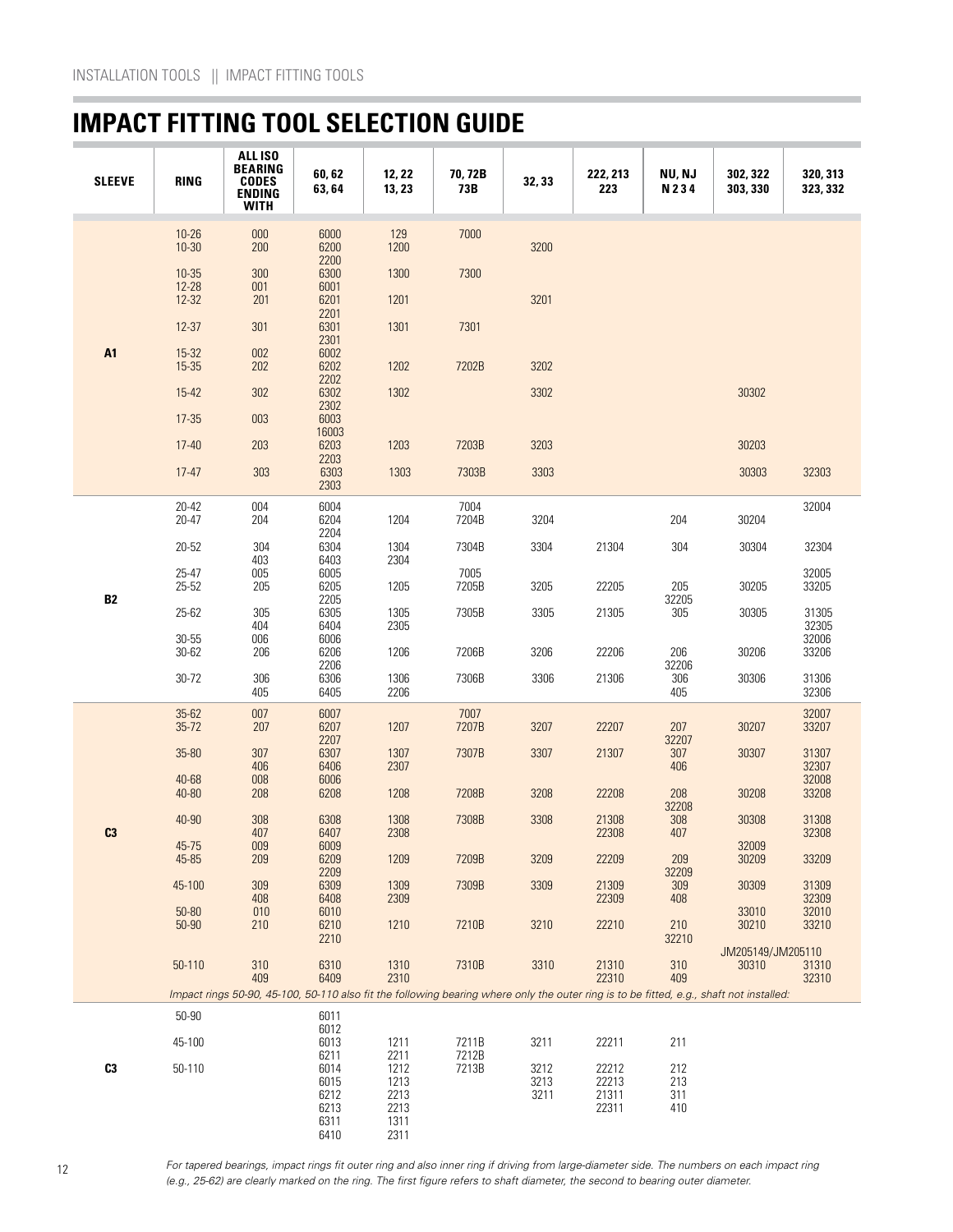#### REMOVAL TOOLS

# **HYDRAULIC & SELF-CENTERING HYDRAULIC PULLERS**

Timken carries a wide range of self-contained portable hydraulic and mechanical pulling systems that have capacities from four to 30 tons. They are ideal for removing all kinds of shaft-fitted parts.

#### **Advantages**

- Self-centering pullers avoid damage to parts as the applied force is distributed evenly. Integrated pump, cylinder, hose and puller with safety-release valve.
- Compact design: The self-contained hydraulic pump and puller saves space.
- Sets are supplied in a handy carrying case.
- Multi-purpose: Ideal for pulling a wide variety of press-fit parts including bearings, wheels, bushings, gears and pulleys.
- The pump handle rotates 360-degrees, enabling users to pull from the most convenient position.
- Pullers can be used with two or three legs.
- Available with accessories.

#### **Warning Information for Pullers**

See additional warnings on page 2.

- Check condition of puller before use.
- Exchange for new parts, any parts having indications of wear and tear, such as ground down parts, overloaded parts or worn-out parts.
- Do not use a hammer when operating spindle.
- If any indications of overload, stiff working, etc., occur during pulling, stop the procedure at once. Try to use a larger or different type of puller if necessary.
- For proper puller engagement, the jaws/legs must be centered.
- When pulling, make sure puller and pulled parts are kept covered by the safety blanket to provide protection from injury caused by flying fragments from broken parts.
- When operating the puller, wear protective clothing, including safety shoes, protective glasses, gloves and helmet.
- Keep spindle and puller body clean and oiled.
- Avoid puller overload, as it can result in breakage of the puller's arms and/or beam.
- This breakage can cause damage to the puller, shaft and bearing as well as death or serious personal injury.



#### **Self-Centering Hydraulic Pullers**

The same power as our standard models, but with the added convenience of hand operation. No more fumbling to engage the puller to the part. Self-centering makes pulling shaft-fitting parts easy. Self-centering hydraulic pullers come preassembled.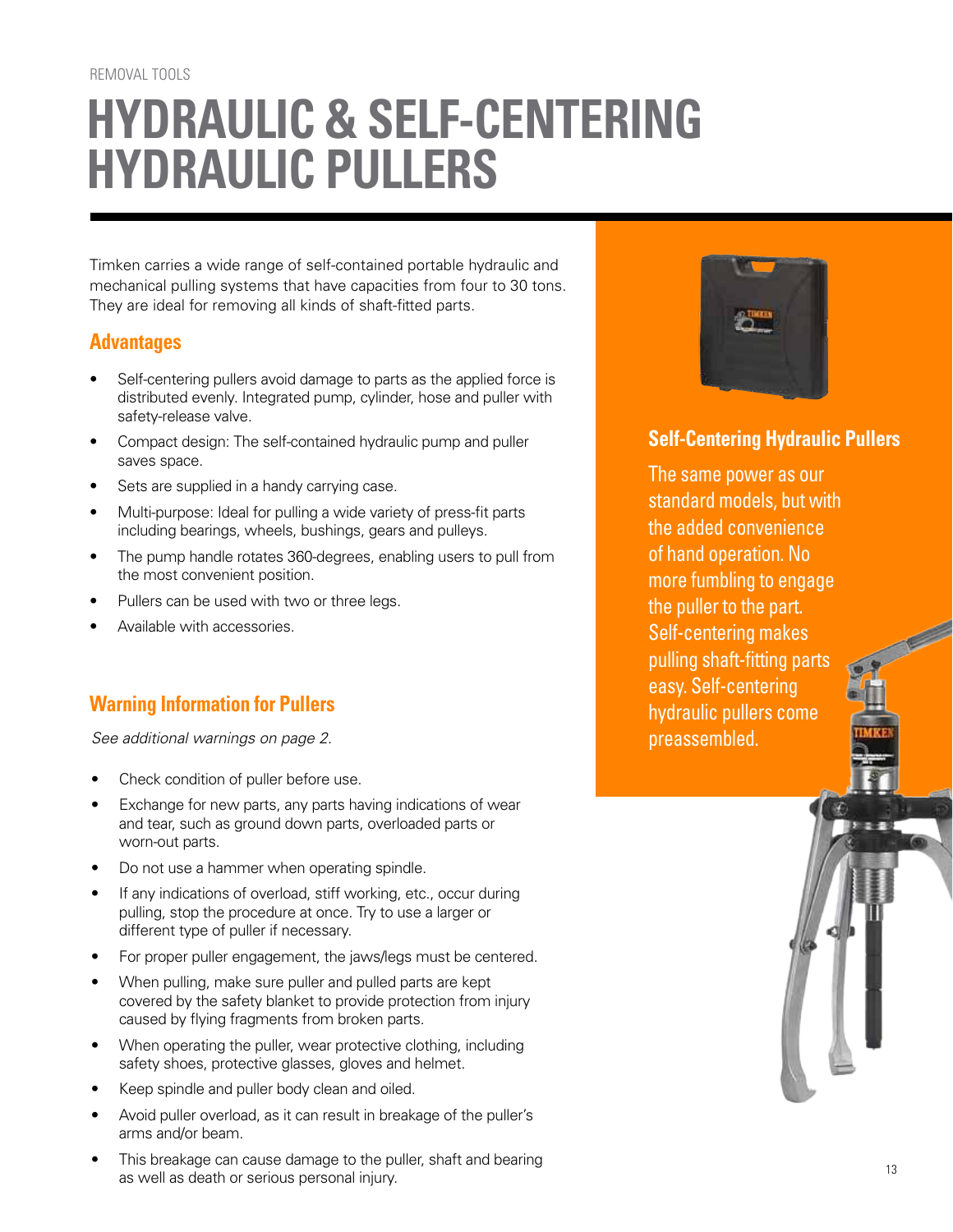#### **SELF-CENTERING HYDRAULIC PULLERS**

| <b>MODEL</b>  | MAX.<br><b>WITHDRAWAL</b><br><b>FORCE</b> | <b>ARM</b><br><b>LENGTH</b>    | <b>WIDTH</b><br><b>OF GRIP</b> | <b>STROKE</b><br><b>WIDTH</b> | A                            | B                                      | C                            | D | E                     | F                            | G                            | <b>WEIGHT</b>                   |
|---------------|-------------------------------------------|--------------------------------|--------------------------------|-------------------------------|------------------------------|----------------------------------------|------------------------------|---|-----------------------|------------------------------|------------------------------|---------------------------------|
| <b>VHPS4</b>  | 4t                                        | 190 mm<br>$(7.48 \text{ in.})$ | 315 mm<br>$(12.4 \text{ in.})$ | 60 mm<br>$(2.4 \text{ in.})$  | $13 \text{ mm}$<br>(0.5 in.) | $10 \text{ mm}$<br>$(0.4 \text{ in.})$ | $22 \text{ mm}$<br>(0.9 in.) |   | 40 mm<br>(1.6 in.)    | 42 mm<br>(1.7 in.)           | $22 \text{ mm}$<br>(0.9 in.) | 8 kg<br>$(18$ lbs.)             |
| <b>VHPS6A</b> | 6t                                        | 230 mm<br>(9.1 in.)            | 390 mm<br>$(15.4 \text{ in.})$ | 70 mm<br>$(3.4 \text{ in.})$  | $13 \text{ mm}$<br>(0.5 in.) | $10 \text{ mm}$<br>$(0.4 \text{ in.})$ | $22 \text{ mm}$<br>(0.9 in.) |   | 50 mm<br>$(2 \infty)$ | 45 mm<br>(1.8 in.)           | $23 \text{ mm}$<br>(0.9 in.) | 10 <sub>kg</sub><br>$(22$ lbs.) |
| <b>VHPS8</b>  | 8t                                        | 280 mm<br>(11 in.)             | 460 mm<br>$(18.1 \text{ in.})$ | $85 \text{ mm}$<br>(3.4 in.)  | $13 \text{ mm}$<br>(0.5 in.) | $13 \text{ mm}$<br>(0.5 in.)           | $27.5$ mm<br>(1.1 in.)       |   | 70 mm<br>(2.7 in.)    | 50 mm<br>$(2 \infty)$        | $25 \text{ mm}$<br>(1 in.)   | 12 kg<br>$(26$ lbs.)            |
| VHPS12        | 12t                                       | 300 mm<br>(11.8 in.)           | 515 mm<br>(20.3 in.)           | 85 mm<br>(3.4 in.)            | $15 \text{ mm}$<br>(0.6 in.) | $16.5$ mm<br>(0.7 in.)                 | 29 mm<br>(1.1 in.)           |   | 70 mm<br>(2.7 in.)    | 60 mm<br>(2.4 in.)           | 28 mm<br>(1.1 in.)           | $15 \text{ kg}$<br>$(33$ lbs.)  |
| <b>VHPS20</b> | 20 <sub>t</sub>                           | 325 mm<br>$(12.8 \text{ in.})$ | 520 mm<br>$(20.5 \text{ in.})$ | 111 mm<br>(4.4 in.)           | $20 \text{ mm}$<br>(0.8 in.) | $27 \text{ mm}$<br>$(1.1 \text{ in.})$ | $33 \text{ mm}$<br>(1.3 in.) |   | 62 mm<br>(2.4 in.)    | $80 \text{ mm}$<br>(3.2 in.) | 40 mm<br>(1.6 in.)           | $25$ kg<br>$(55$ lbs.)          |
| VHPS30        | 30t                                       | 415 mm<br>(16.3 in.)           | 620 mm<br>(24.4 in.)           | 111 mm<br>(4.4 in.)           | $20 \text{ mm}$<br>(0.8 in.) | $27 \text{ mm}$<br>(1.1 in.)           | 38 mm<br>(1.5 in.)           |   | 85 mm<br>(3.3 in.)    | 98 mm<br>(3.9 in.)           | 50 mm<br>$(2 \infty)$        | 36 kg<br>$(80$ lbs.)            |

### **HYDRAULIC PULLERS**

| <b>MODEL</b>  | MAX.<br><b>WITHDRAWAL</b><br><b>FORCE</b> | 1                             | $\mathbf{2}$                   | 3                            | A                                      | В                                        | C                              | D                                      | E                   | F                         | G                              | <b>WEIGHT</b>             |
|---------------|-------------------------------------------|-------------------------------|--------------------------------|------------------------------|----------------------------------------|------------------------------------------|--------------------------------|----------------------------------------|---------------------|---------------------------|--------------------------------|---------------------------|
| VHPT4         | 4t                                        | 185 mm<br>$(7.3 \text{ in.})$ | 255 mm<br>(10.0 in.)           | 60 mm<br>(2.4 in.)           | $11 \text{ mm}$<br>$(0.4 \text{ in.})$ | 6 mm<br>$(0.2 \text{ in.})$              | $22 \, \text{mm}$<br>(0.9 in.) | $32 \text{ mm}$<br>$(1.3 \text{ in.})$ | 84 mm<br>(3.3 in.)  | 42 mm<br>(1.7 in.)        | $22 \text{ mm}$<br>(0.9 in.)   | $4.5$ kg<br>$(9.9$ lbs.)  |
| <b>VHPT6A</b> | 8t                                        | 220 mm<br>$(8.7 \text{ in.})$ | 330 mm<br>(13.0 in.)           | 70 mm<br>$(2.8 \text{ in.})$ | $13 \text{ mm}$<br>(0.5 in.)           | $10 \text{ mm}$<br>$(0.4 \text{ in.})$   | $25 \, \text{mm}$<br>(1.0 in.) | $51$ mm<br>(2.0 in.)                   | 122 mm<br>(4.8 in.) | 65 mm<br>(2.6 in.)        | $25 \text{ mm}$<br>(1.0 in.)   | $6.5$ kg<br>$(14.3$ lbs.) |
| VHPT8         | 8t                                        | 230 mm<br>(9.1 in.)           | 350 mm<br>$(13.8 \text{ in.})$ | 85 mm<br>$(3.4 \text{ in.})$ | $11$ mm<br>$(0.4 \text{ in.})$         | $10 \, \text{mm}$<br>$(0.4 \text{ in.})$ | $25 \, \text{mm}$<br>(1.0 in.) | 51 mm<br>(2.0 in.)                     | 122 mm<br>(4.8 in.) | 50 mm<br>(2.0 in.)        | $25 \, \text{mm}$<br>(1.0 in.) | $6.5$ kg<br>$(14.3$ lbs.) |
| VHPT12        | 12t                                       | 270 mm<br>(10.6 in.)          | 375 mm<br>(14.8 in.)           | 85 mm<br>$(3.4 \text{ in.})$ | $14 \text{ mm}$<br>(0.6 in.)           | $10 \text{ mm}$<br>$(0.4 \text{ in.})$   | $29$ mm<br>(1.1 in.)           | 51 mm<br>(2.0 in.)                     | 118 mm<br>(4.6 in.) | 60 mm<br>(2.4 in.)        | $28 \text{ mm}$<br>(1.1 in.)   | 8 kg<br>$(17.6$ lbs.)     |
| VHPT20        | 20t                                       | 360 mm<br>(14.2 in.)          | 520 mm<br>(20.5 in.)           | $111$ mm<br>(4.4 in.)        | $20 \text{ mm}$<br>$(0.8 \text{ in.})$ | $27 \text{ mm}$<br>(1.1 in.)             | 33 mm<br>$(1.3 \text{ in.})$   | 60 mm<br>$(2.4 \text{ in.})$           | 161 mm<br>(6.3 in.) | <b>80 mm</b><br>(3.2 in.) | 40 mm<br>(1.6 in.)             | $22$ kg<br>$(48.5$ lbs.)  |
| VHPT30        | 30t                                       | 360 mm<br>(14.2 in.)          | 550 mm<br>$(21.7 \text{ in.})$ | 111 mm<br>(4.4 in.)          | $20 \text{ mm}$<br>$(0.8 \text{ in.})$ | $27 \text{ mm}$<br>(1.1 in.)             | 38 mm<br>$(1.5$ in.)           | 60 mm<br>$(2.4 \text{ in.})$           | 155 mm<br>(6.1 in.) | 98 mm<br>(3.9 in.)        | 50 mm<br>(2.0 in.)             | 32 kg<br>$(70.6$ lbs.)    |

FITS BOTH SELF-CENTERING AND STANDARD HYDRAULIC PULLERS.

### **SPLITTER ACCESSORY SETS (HYDRAULIC PUMP NOT INCLUDED)**



*\* Will work with VHPT/VHIS series.*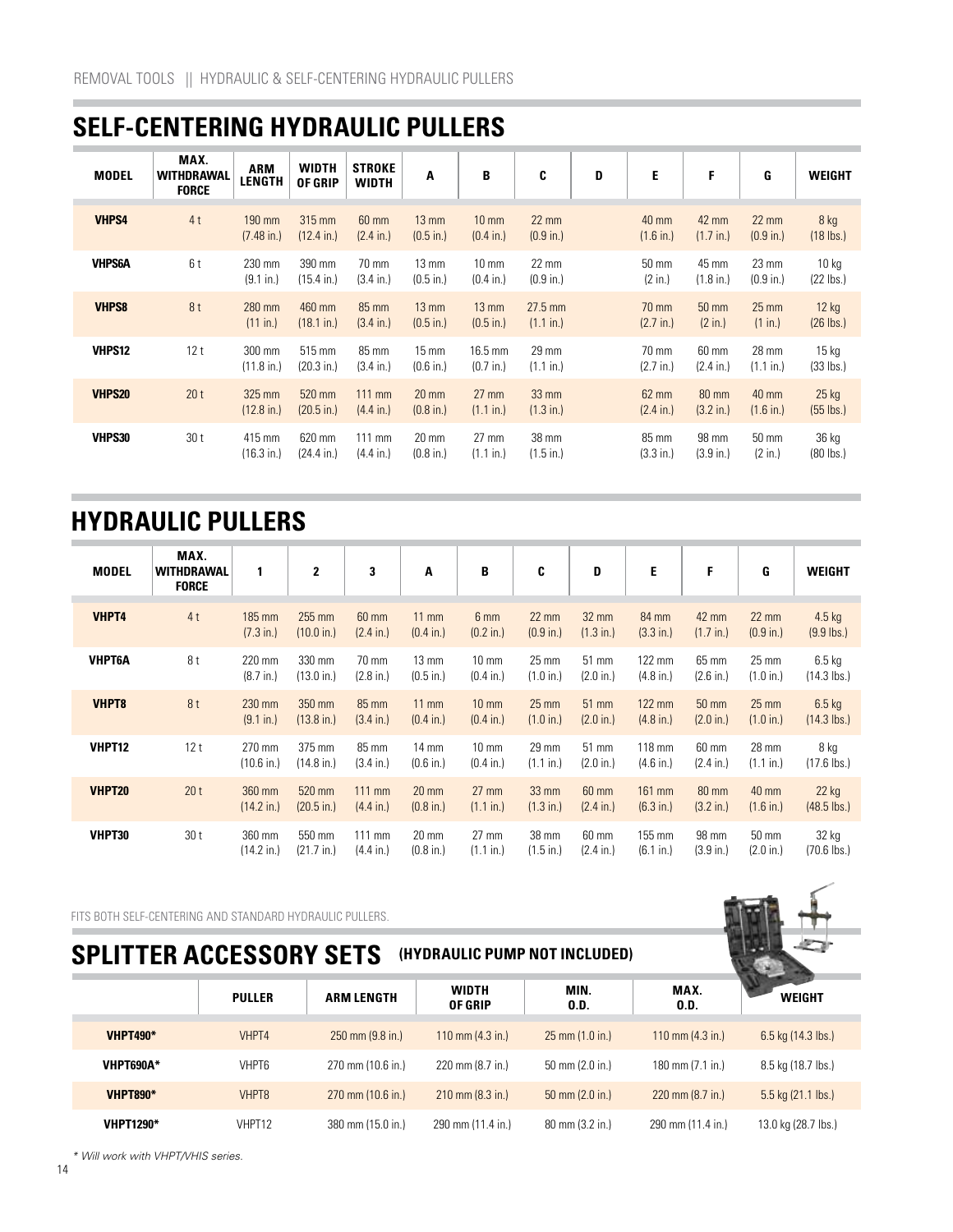# **MECHANICAL PULLERS**

After the required type of puller has been identified, it is easy to choose the most suitable model from the series listed in the catalog.

Please note that understanding the work space and possibility of gripping will insure proper fit of grip.

Compare size and measurement of the part to be removed to the values indicated in the table (below) to choose the suitable puller. The choice of mechanical puller depends also on required pulling force.

The most important factor is safety: always choose a larger or stronger puller. Three-arm pullers better distribute the pulling force than two-arm devices, therefore; if there is enough space, three-arm pullers should be the first choice.

For safety purposes and service life of the puller, never exceed the maximum capacity. The capacity data has been determined for new pullers. Normal wear and tear in practice and damage may decrease these figures.



1 - Reach | 2 - Spread | 3 - Stroke

|              | MEGHANGAL I OLLENG                        |                             |                         |                               |                                        |                                        |                              |   |   |   |                                          |                          |
|--------------|-------------------------------------------|-----------------------------|-------------------------|-------------------------------|----------------------------------------|----------------------------------------|------------------------------|---|---|---|------------------------------------------|--------------------------|
| <b>MODEL</b> | MAX.<br><b>WITHDRAWAL</b><br><b>FORCE</b> | <b>ARM</b><br><b>LENGTH</b> | <b>WIDTH</b><br>OF GRIP | <b>STROKE</b><br><b>WIDTH</b> | A                                      | B                                      | C                            | D | E | F | G                                        | <b>WEIGHT</b>            |
| <b>VMPS2</b> | 2t                                        | 80 mm<br>(3.1 in.)          | 120 mm<br>(4.7 in.)     |                               | 8 <sub>mm</sub><br>(0.3 in.)           | 6 mm<br>$(0.2 \text{ in.})$            | $15 \text{ mm}$<br>(0.6 in.) |   |   |   | $16 \text{ mm}$<br>$(0.625)$ in.)        | $1.6$ kg<br>$(3.5$ lbs.) |
| VMPS3        | 3t                                        | 120 mm<br>(4.7 in.)         | 180 mm<br>(7.1 in.)     |                               | 6 mm<br>$(0.2 \text{ in.})$            | 7 mm<br>(0.3 in.)                      | $15 \text{ mm}$<br>(0.6 in.) |   |   |   | $16 \text{ mm}$<br>$(0.625$ in.)         | $2.3$ kg<br>$(5.1$ lbs.) |
| VMPS5        | 5t                                        | 160 mm<br>(6.3 in.)         | 270 mm<br>(10.6 in.)    |                               | $11 \text{ mm}$<br>$(0.4 \text{ in.})$ | $10 \text{ mm}$<br>$(0.4 \text{ in.})$ | $25 \, \text{mm}$<br>(1 in.) |   |   |   | $19 \, \text{mm}$<br>$(.75 \text{ in.})$ | $4.3$ kg<br>$(9.5$ lbs.) |
| <b>VMPS8</b> | 8 t                                       | 210 mm<br>(8.3 in.)         | 300 mm<br>(11.8 in.)    |                               | $13 \text{ mm}$<br>(0.5 in.)           | $14 \text{ mm}$<br>(0.6 in.)           | $27 \text{ mm}$<br>(1.1 in.) |   |   |   | $19 \text{ mm}$<br>$(.75 \text{ in.})$   | 6.1 kg<br>$(13.4$ lbs.)  |

#### **MECHANICAL PULLERS**